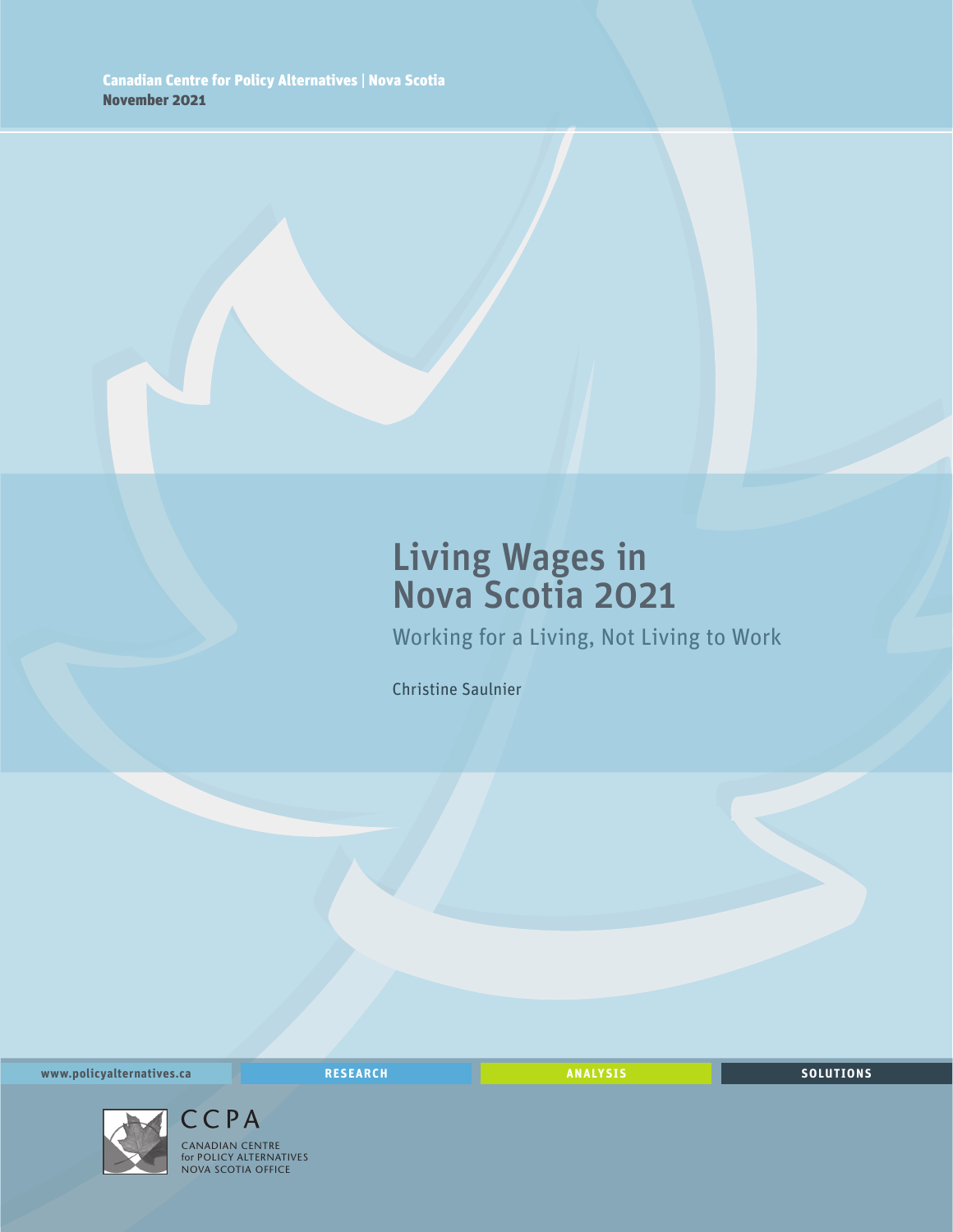

CCPA CANADIAN CENTRE **ENTRUST CENTRE**<br>for POLICY ALTERNATIVES **CENTRE CANADIEN CENTRE CANADIEN** 

#### **ISBN 978-1-77125-576-9**

This report is available free of charge at www.policyalternatives.ca.

#### **Please make a donation...**

**Help us to continue to offer our publications free online.**

With your support we can continue to produce high quality research—and make sure it gets into the hands of citizens, journalists, policy makers and progressive organizations. Visit www.policyalternatives.ca or call 613-563-1341 for more information.

The opinions and recommendations in this report, and any errors, are those of the authors, and do not necessarily reflect the views of the publishers or funders of this report.



#### **About the author**

Christine Saulnier is the Nova Scotia Director of the Canadian Centre for Policy Alternatives. She has a PhD in political science. She has been the author or co-author of the living wage reports for Nova Scotia, as well as Charlottetown PEI, and St. John's, Newfoundland and Labrador.

#### **Acknowledgements**

This living wage work was guided first and foremost by the work done by the BC office of the Canadian Centre for Policy Alternatives and the Canadian Living Wage Framework.

Jean-Philippe Bourgeois provided invaluable analysis for the tax and transfer calculations of the living wage rates, as he has done for the past three calculations.

Thanks also to Hailie Tattrie, CCPA-NS Research Assistant, who collected all the data needed for the calculations.

This year's living wage report builds on the first Halifax report of June 2015, and the first-time calculation of the living wage in Atlantic Canada, was done in partnership with the United Way Halifax.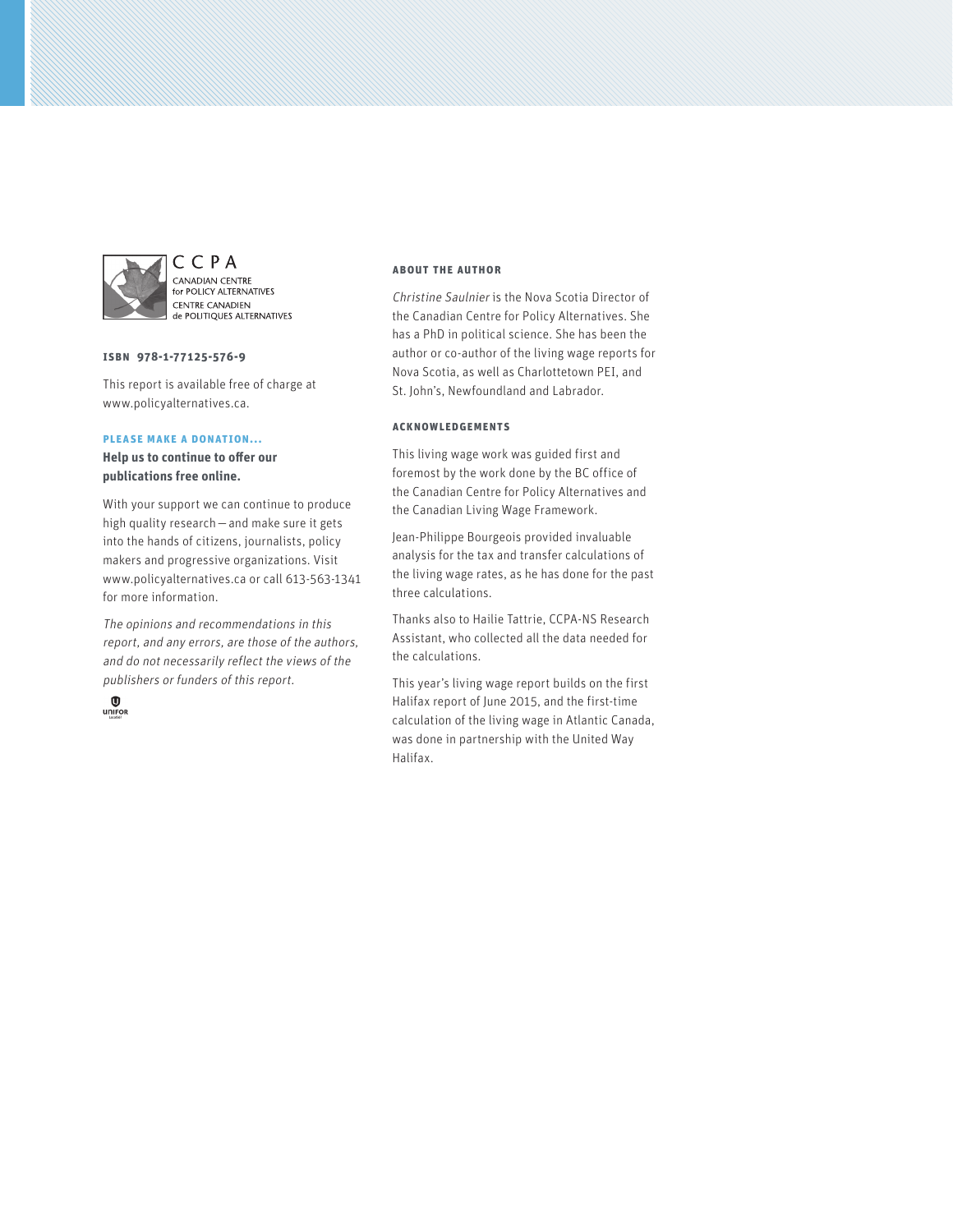#### **Living Wages in Nova Scotia 2021: Working for a Living, Not Living to Work**

- **Introduction**
- **Regional Living Wage Rates for Nova Scotia** Explaining Wage Increases for Halifax and Cape Breton
- **How is the Living Wage Calculated?** Living Wage Budget
- **Benefits of a Living Wage**
- **Role of Employers and Governments**
- **Conclusion**
- **Appendix A**

A Note on Methodological and Data Changes to the Living Wage Calculation

**Notes**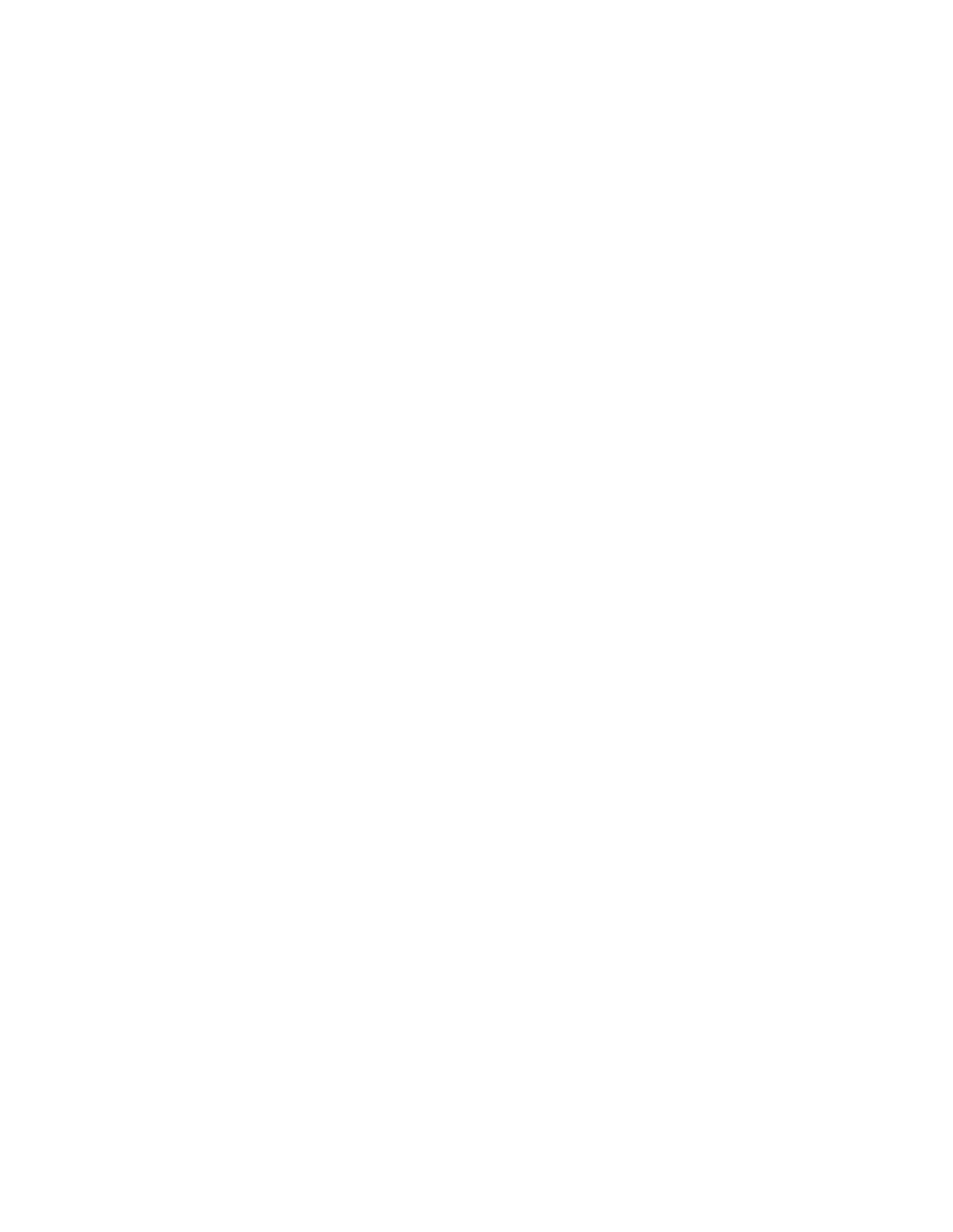# Living Wages in Nova Scotia 2021

Working for a Living, Not Living to Work

This living wage report provides living wage rates for Nova Scotia. Living wage rates were calculated for the entire province by regions defined according to Statistics Canada's economic regions: Halifax (\$22.05), Cape Breton (\$18.45), Annapolis Valley (\$21.30), Southern (\$21.03), and Northern (\$19.20).

For the two communities that can be compared to previous year's calculations, the wage rates have increased, for Halifax by 1% and for Cape Breton by 4%. These increases are due to a combination of cost increases (in shelter in particular), methodological changes, and because there was little improvement in tax credits or income transfers. The living wage is calculated to arrive at an hourly rate at which a household can meet its basic needs (the expenses in the living wage budget), once government transfers have been added to the family's income (such as federal and provincial child benefits) and deductions have been subtracted (such as income taxes and Employment Insurance premiums). In Cape Breton, for example, increases in the employment income needed to cover expenses this year meant the income exceeded the threshold to qualify for the GST credit and resulted in less child benefit.

How the rates are calculated and the changes are explained in more detail in the report and in Appendix A.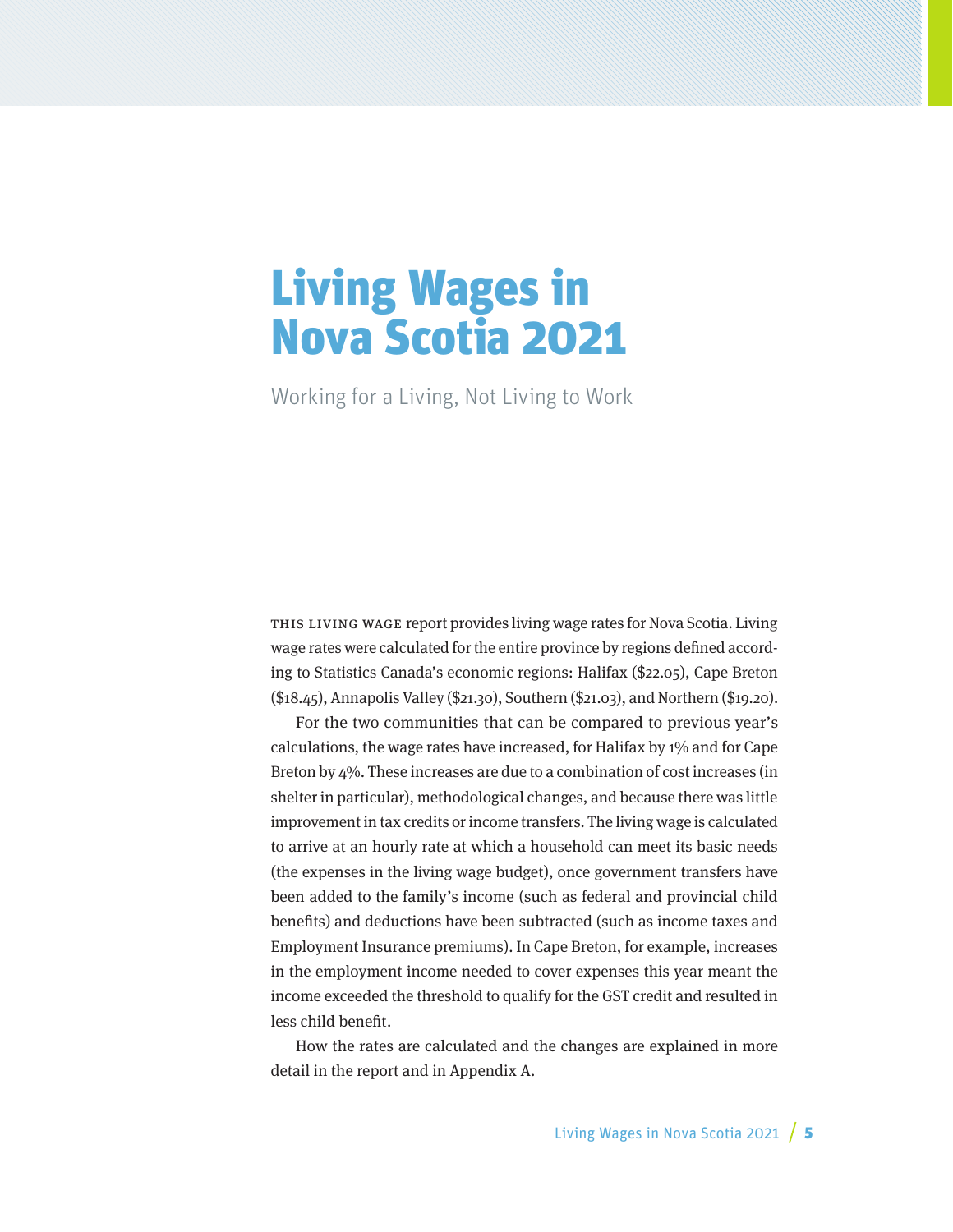## **Introduction**

Workers have been running in place for a very long time, struggling to provide for themselves let alone support a family. This has been made worse by a lack of affordable housing, the high cost and lack of child care, and by the high cost of food or other necessities. In addition, the gaps in health and social services leave people paying for out-of-pocket costs to cover basic needs including prescription drugs. Workers are left living to work instead of working to live.

Many continually seek ways to fill gaps left by inadequate income, whether by visiting food banks or community suppers, or seeking other community supports that provide discounted or free goods and services. Workers must work very long hours, often at multiple jobs, leaving little time to play with their children or to consider up-skilling through additional education or training. When people live to work they have no time for community activities which impacts our collective vitality. Everyone deserves to have a decent job that supports them to live, have quality time with their friends and family, some leisure time, and time to recharge—which also allows them to be their best at work.

Paying a living wage is part of the just recovery that needs to happen. In one of the largest sectors of low wage workers, employers in food and accommodation services have difficulty finding labour, but this is more about a shortage of workers willing to work at the current wage rate and job conditions.<sup>1</sup>

As the living wage calculations show, while it is important for employers to pay decent wages, we also need to decrease costs, many of which are best addressed at a societal level through social programs and public infrastructure.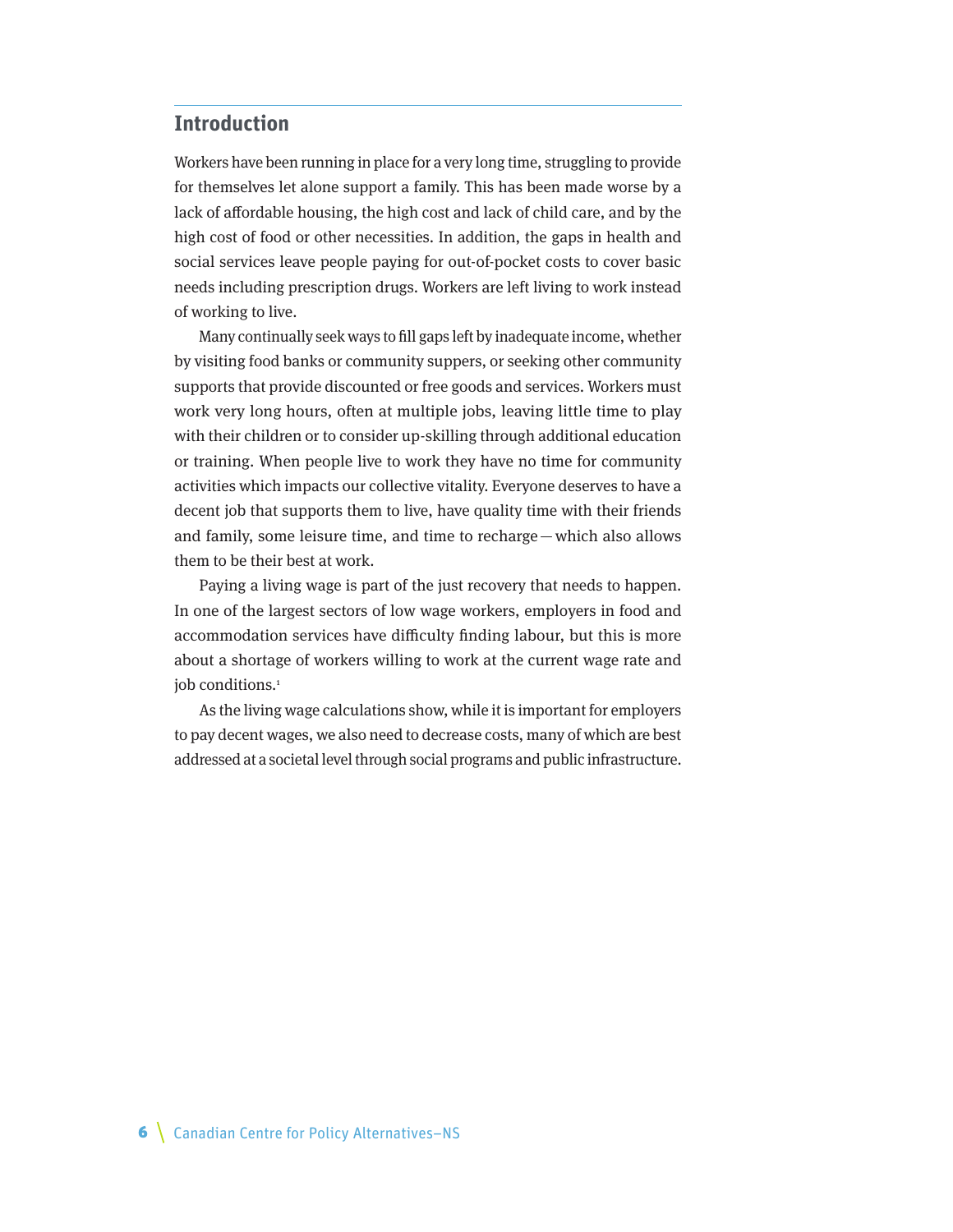# Regional Living Wage Rates for Nova Scotia

This year we use economic regions to calculate living wage rates for the entire province. Statistics Canada's economic regions<sup>2</sup> are:

- Annapolis valley (Annapolis, Kings, and Hants counties)
- Cape Breton (Cape Breton, Inverness, Richmond and Victoria counties)
- Halifax (Halifax County)
- Northern (Antigonish, Colchester, Cumberland, Guysborough, and Pictou counties)
- Southern (Digby, Lunenburg, Queens, Shelburne, and Yarmouth counties)

The geographic coverage for the Halifax and Cape Breton living wages remains the same and considers updated wages (see comparative analysis below). The other living wage rates are new. The Northern regional rate covers Antigonish and the Southern regional rate covers Bridgewater.

Regional rates allow for a comparison for all parts of Nova Scotia, showing the impact of costs, as well as the availability of products and services. Regional rates allow for a larger geographic coverage than small community rates and as such better capture the reality of people's lives. Often because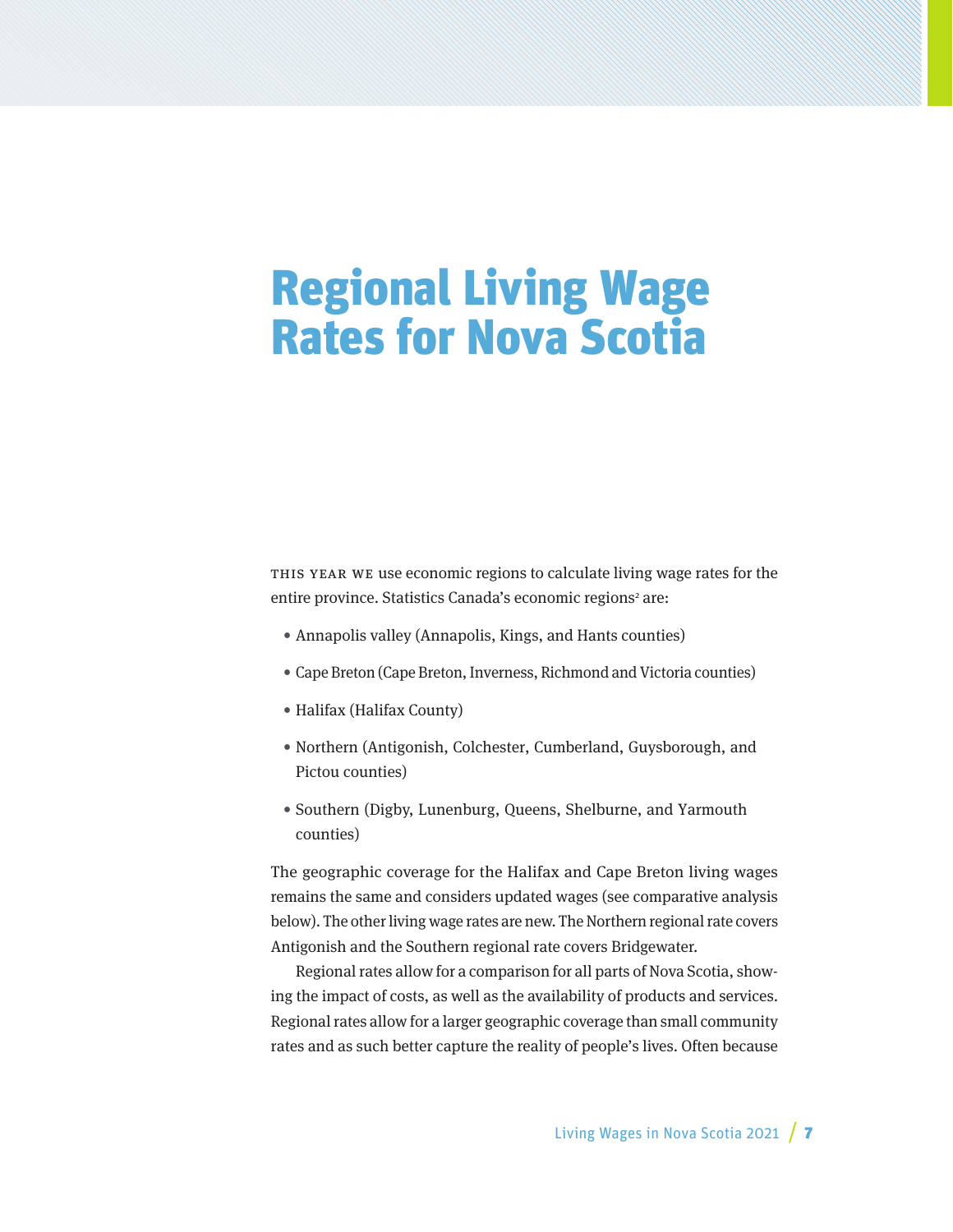#### **TABLE 1** 2021 Living Wages, Nova Scotia Regions

| Individual 2021                  | <b>Annapolis Valley</b> | <b>Cape Breton</b> | <b>Halifax</b> | Northern    | Southern    |
|----------------------------------|-------------------------|--------------------|----------------|-------------|-------------|
| <b>Hourly Living Wage</b>        | \$21.30                 | \$18.45            | \$22.05        | \$19.20     | \$21.03     |
| Annual Employment Income (gross) | \$38,766.00             | \$33,579.00        | \$40,131.00    | \$34,944,00 | \$38,274.60 |

they have no choice, people can work in one community, use child care in another, and live in yet another.

Table 1 shows the living wage for each region. Our calculations show the wage (given the existing social programs, taxes and transfers, and living expenses) needs to be 19.5% higher in Halifax than the wage in Cape Breton, which is the lowest in the province (but also still considerably higher than the current minimum wage).

#### **What are the Most Significant Costs in Each Region?**

As can be seen in Table 2, the top three most expensive items in all regions are shelter, food and child care. The most expensive item in all regions is shelter cost (Table 3) which account for 24% of the budget in the Northern region, 25% in Cape Breton and 28% in the other three regions.

There are things to note about the shelter amounts. The rental costs do not reflect what is available on the market currently to rent, nor current costs given that the data are for October 2020. If we take Halifax as an example, the vacancy rate for three-bedrooms was 1.7%, the lowest of all bedroom types (October 2020). The vacancy rate is under 1% for three-bedrooms in most of Halifax except for Dartmouth South and Peninsula North, with an overall vacancy rate for Halifax at 1.9% for all bedroom types. There are only 4,442 three-bedroom units in all of Halifax (out of 52,913), 1687 of these units were built since 2000.3

The second most expensive item in all regions except Halifax is food, (where it is third most expensive), representing 17% of the budget in Halifax, 18% in the Annapolis Valley and Southern, and 19% in Northern and Cape Breton. These food costs do not reflect increases that were seen in 2021 and thus, like shelter costs, are below what families need to spend currently.

The third most expensive item in all budgets except Halifax is child care, which takes up 18% of the budget in Halifax, 17% in Cape Breton and 17% in the other three budgets.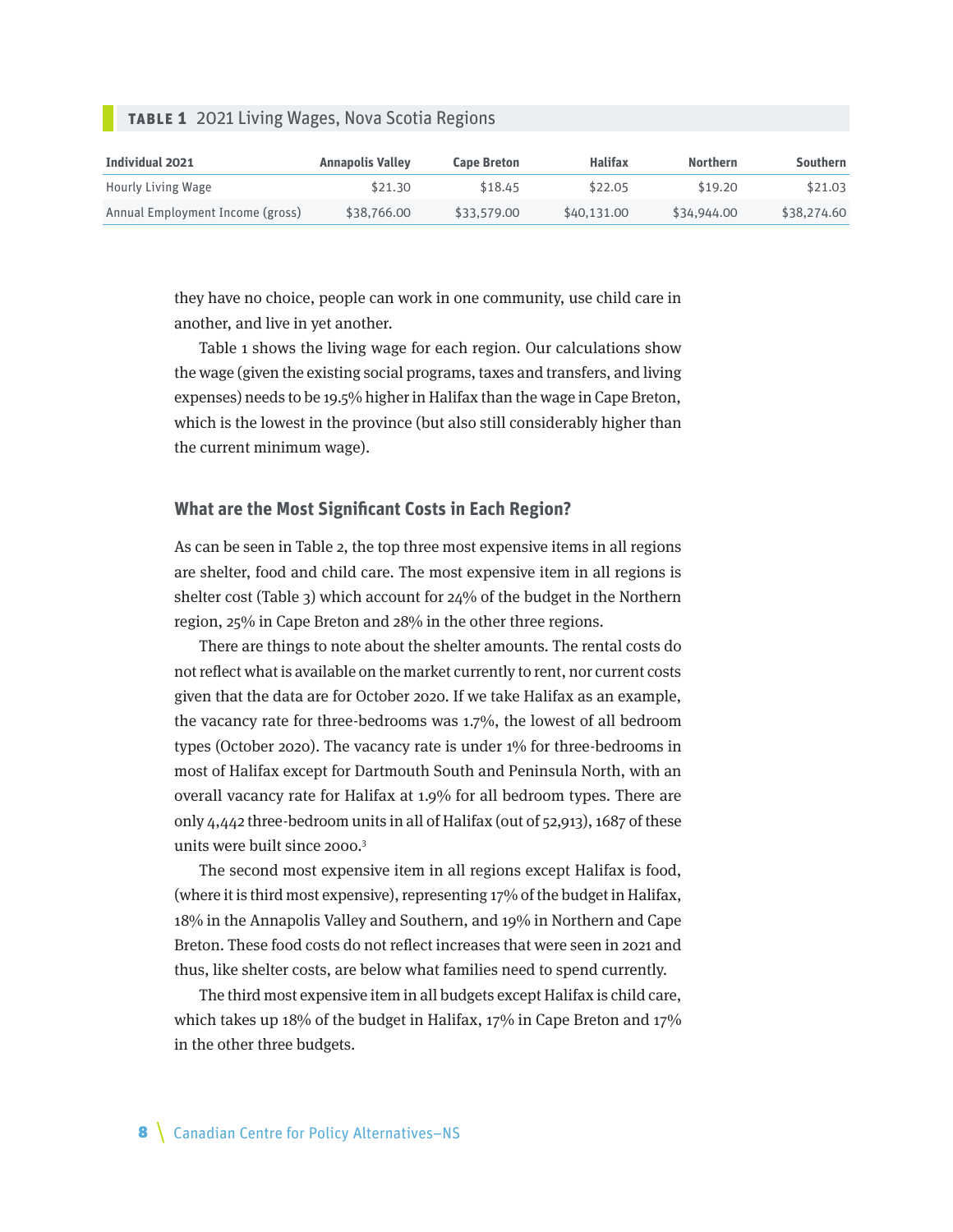| <b>Item</b>                  | <b>Annapolis Valley</b> | <b>Cape Breton</b> | <b>Halifax</b> | <b>Northern</b> | <b>Southern</b> |
|------------------------------|-------------------------|--------------------|----------------|-----------------|-----------------|
| Food                         | \$1,120.42              | \$1,050.88         | \$1,073.31     | \$1,120.42      | \$1,120.42      |
| <b>Clothing and Footwear</b> | \$179.48                | \$179.48           | \$179.48       | \$179.48        | \$179.48        |
| Shelter                      | \$1,697.81              | \$1,435.66         | \$1,748.42     | \$1,414.31      | \$1,694.23      |
| Transportation               | \$461.66                | \$451.33           | \$512.16       | \$472.33        | \$448.00        |
| Child Care                   | \$1,039.57              | \$1,002.83         | \$1,132.75     | \$995.25        | \$1,018.31      |
| <b>Health Care</b>           | \$179.68                | \$179.68           | \$179.68       | \$179.68        | \$179.68        |
| Contingency/Emergency        | \$248.50                | \$215.25           | \$257.25       | \$224.00        | \$245.35        |
| Parent Education             | \$122.78                | \$122.78           | \$122.78       | \$122.78        | \$122.78        |
| <b>Household Expenses</b>    | \$640.95                | \$610.19           | \$620.10       | \$640.95        | \$640.95        |
| Social Inclusion             | \$427.30                | \$406.79           | \$413.40       | \$427.30        | \$427.30        |
| Total                        | \$6,118.14              | \$5,654.89         | \$6,239.33     | \$5,776.49      | \$6,076.49      |

### **TABLE 2** Living Wage Monthly Family Budgets, Nova Scotia Regions, 2020 Costs

**Note** The monthly budget totals in Table 2 are for items that fluctuate in monthly costs throughout the year and thus these amounts reflect the monthly average of the annual budgets<br>used to calculate the living wage rates

|  |  | <b>TABLE 3</b> Budgetary Items as Percentage of Overall Annual Budget, Nova Scotia Regions, 2020 Costs |  |  |
|--|--|--------------------------------------------------------------------------------------------------------|--|--|
|--|--|--------------------------------------------------------------------------------------------------------|--|--|

| <b>Item</b>               | <b>Annapolis Valley</b> | <b>Cape Breton</b> | <b>Halifax</b> | <b>Northern</b> | <b>Southern</b> |
|---------------------------|-------------------------|--------------------|----------------|-----------------|-----------------|
| Food                      | 18%                     | 19%                | 17%            | 19%             | 18%             |
| Clothing and Footwear     | 3%                      | 3%                 | 3%             | 3%              | 3%              |
| Shelter                   | 28%                     | 25%                | 28%            | 24%             | 28%             |
| Transportation            | 8%                      | 8%                 | 8%             | 8%              | 7%              |
| Child Care                | 17%                     | 18%                | 18%            | 17%             | 17%             |
| <b>Health Care</b>        | 3%                      | 3%                 | 3%             | 3%              | 3%              |
| Contingency/Emergency     | 4%                      | 4%                 | 4%             | 4%              | 4%              |
| <b>Parent Education</b>   | 2%                      | 2%                 | 2%             | 2%              | 2%              |
| <b>Household Expenses</b> | 10%                     | 11%                | 10%            | 11%             | 11%             |
| Social Inclusion          | 7%                      | 7%                 | 7%             | 7%              | 7%              |

The cost is for full-time child care for a toddler plus care that is needed for a seven-year-old before and after-school and when school is closed. These costs do not reflect availability, a serious concern. Many communities do not offer care for the seven-year-old outside of the regular school day. Our survey data suggest there is more available and affordable after-school care across the province; however few communities have before-school care. Many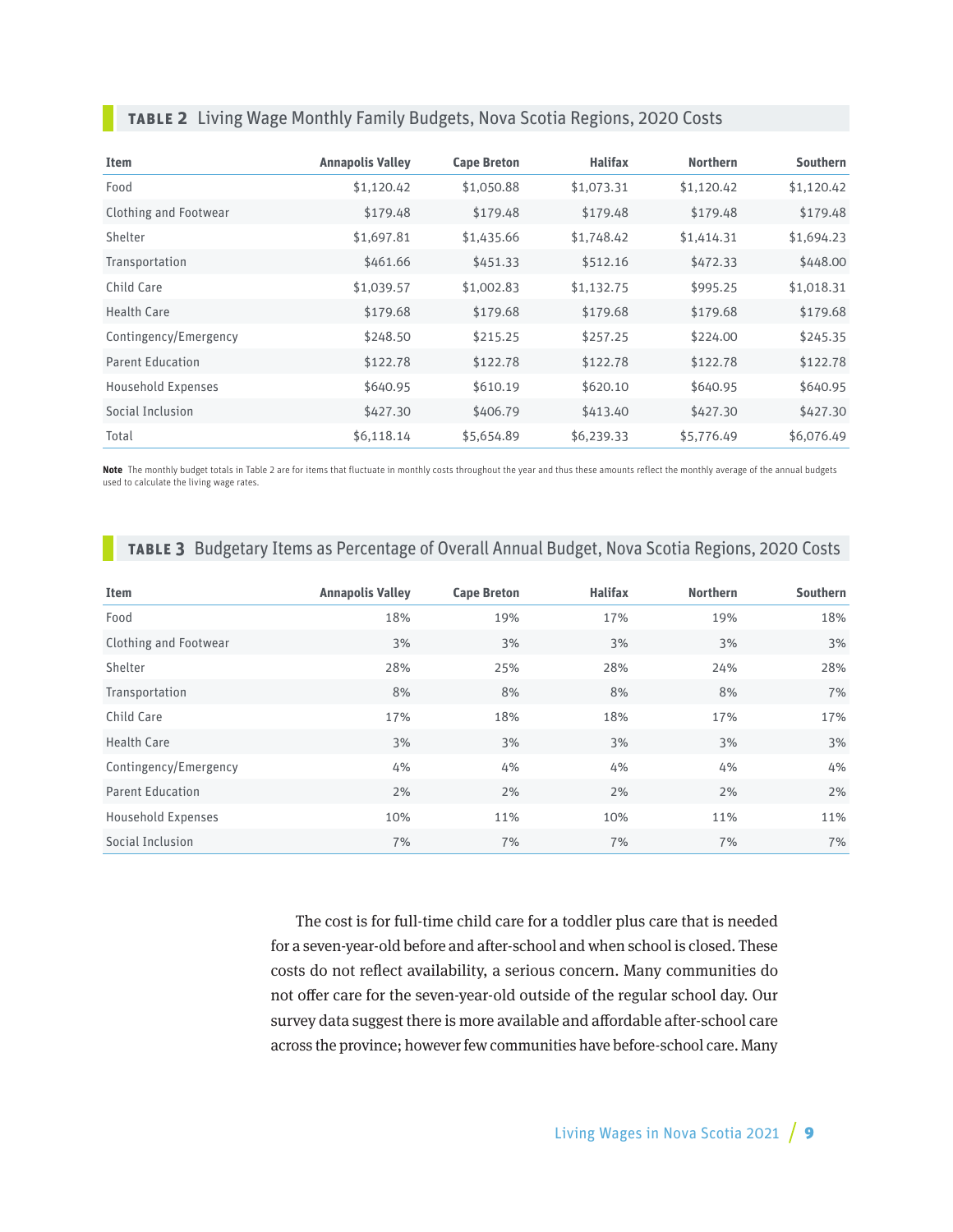communities have very little available to cover Professional Development (PD) days and some have limited options for March break and summer holidays.

The cost for full-time care for just the toddler is \$853 a month in Halifax (which is over \$10,000 a year). If a family had an infant those fees would be higher, e.g. the cost of infant care in Halifax is \$957 per month (median).<sup>4</sup>

#### **Explaining Wage Increases for Halifax and Cape Breton**

Expenses in both Halifax and Cape Breton increased largely because of a combination of inflationary increases (for food, and shelter) and methodological changes (see Appendix A). The living wage is calculated to arrive at an hourly rate at which a household can meet its basic needs (the expenses in the budget), once government transfers have been added to the family's income (such as federal and provincial child benefits) and deductions have been subtracted (such as income taxes and Employment Insurance premiums). Changes in one impact the other.

#### **Halifax**

As can be seen in Table  $4$  in the 2021 Halifax living wage budget, the largest inflationary increase was to rent, with an increase of 5% according to the CPI; the additional 1% increase in shelter was an increase in other expenses including content insurance, and utilities.

The largest budgetary change was for food costs, where 4% of the increase is because of inflation and the remainder is because of the change in data source (using the Market Basket Measure (MBM) measure over local data).

The largest decrease in Halifax was the child care budget, which simply reflects a change in methodology. The toddler cost increased by 1.6%. The fees for the school-aged child decreased because the lower-cost afterschool programs arranged through the Halifax Education Centre are more available and thus were used. The highest fee specialty camps and regulated centre fees for PD days were no longer considered for arriving at median cost, as those costs would be prohibitive for this family.

Clothing costs decreased 3% as measured by CPI.

For transportation, the operation of passenger vehicle costs saw a decrease in the CPI of 16%, but the decline in the budget was only 8% because of an increase in the other transportation costs included in the budget (public transit and taxi trips).

The overall living wage budget increased by  $3\%$  — the employment income amount had to increase by 1% to cover the increased costs. The remainder of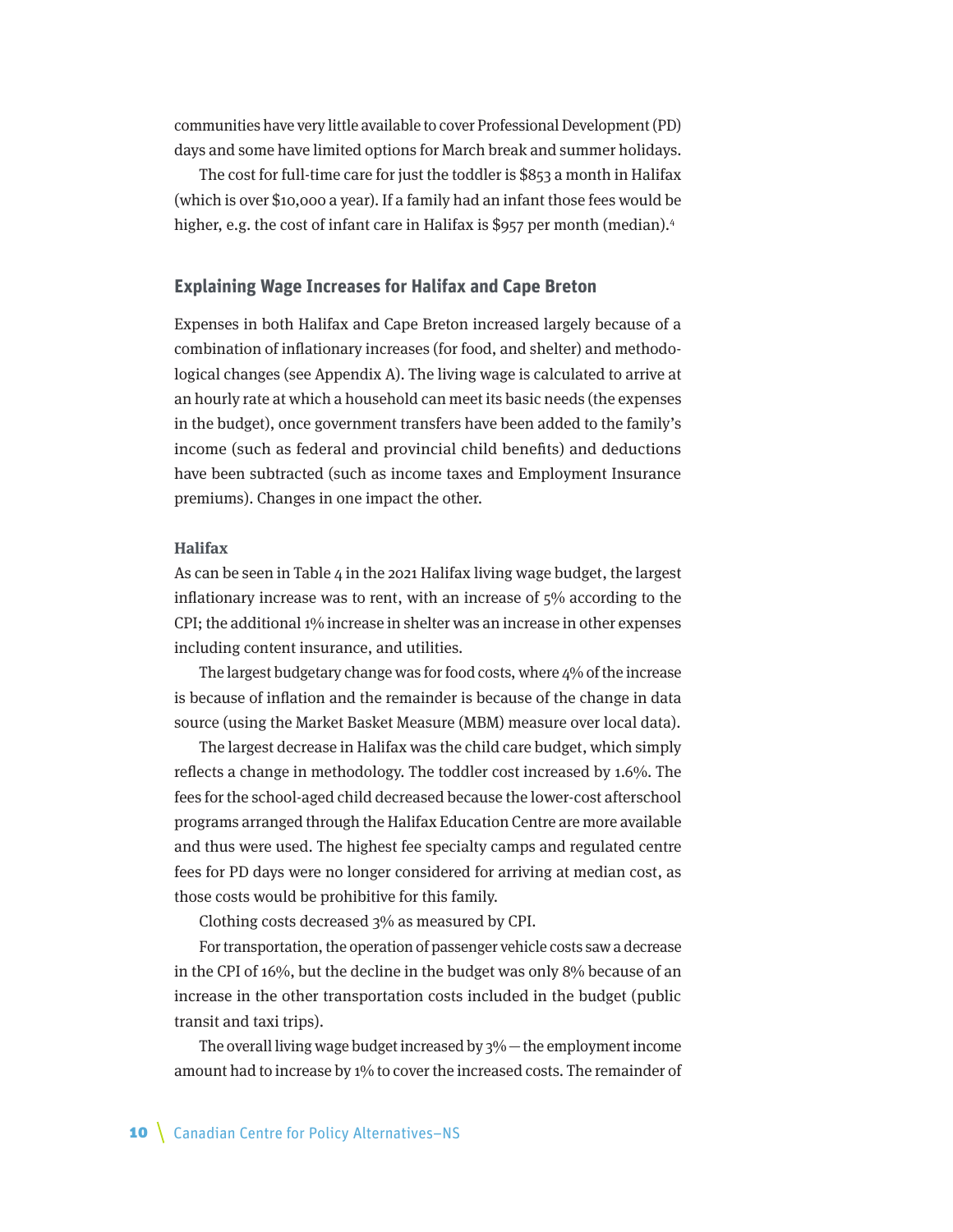| <b>Item</b>                  | 2021        | 2020        | <b>Diff Annual Budget</b> |
|------------------------------|-------------|-------------|---------------------------|
| Food                         | \$12,879.73 | \$10,094.16 | 22%                       |
| <b>Clothing and Footwear</b> | \$2,153.76  | \$2,220.30  | $-3%$                     |
| Shelter                      | \$20,981.04 | \$19,648.54 | 6%                        |
| Transportation               | \$6,145.96  | \$6,623.99  | $-8%$                     |
| Child Care                   | \$13,593.00 | \$15,829.00 | $-16%$                    |
| <b>Health Care</b>           | \$2,156.16  | \$2,115.96  | 2%                        |
| Contingency/Emergency        | \$3,087.00  | \$3,052.00  | 1%                        |
| <b>Parent Education</b>      | \$1,473.38  | \$1,395.46  | 5%                        |
| Household Expenses           | \$7,441.18  | \$7,200.29  | 3%                        |
| Social Inclusion             | \$4,960.79  | \$4,800.19  | 3%                        |
| Total                        | \$74,871.99 | \$72,979.89 | 3%                        |

#### **TABLE 4** Comparing Halifax Living Wage Family Annual Budgets, 2021 to 2020

the take home pay increase came from a deduction in taxes because of the introduction of the Canada Training Credit, for those aged 26 to 64, which allows for a federal tax credit of \$250.5 The remainder of the income increase was the increase of the Canada Child Benefit.

#### **Cape Breton**

Table 5 shows that the most significant increase in the Cape Breton budget was for food. Like Halifax, this is mainly due to the change in data source. It is still significant that 4% of the increase is because of inflation, with the remainder due to the amount for food allocated in the Market Basket Measure for Cape Breton (new data being used this year).

The second most significant increase was to shelter costs. The cost for a three-bedroom apartment/townhouse went from an average of \$999 to \$1,101, which is a 10% increase. This is higher than the 5% inflationary increase for the province. There are only 123 three-bedroom units available in Cape Breton Regional Municipality, and only eight constructed since 2000, according to CMHC.<sup>6</sup> The rental market report, however, only covers units available in the primary market, with much rental housing in the community being situated in the secondary market, such as duplexes which are rented.

Clothing costs decreased 3% as measured by CPI. The decline in child care was because of the change in methodology and not because child care costs decreased—they increased slightly.

For transportation, the operation of passenger vehicle costs saw a decrease in the CPI of 16%, but the decline in the budget was only 12% because of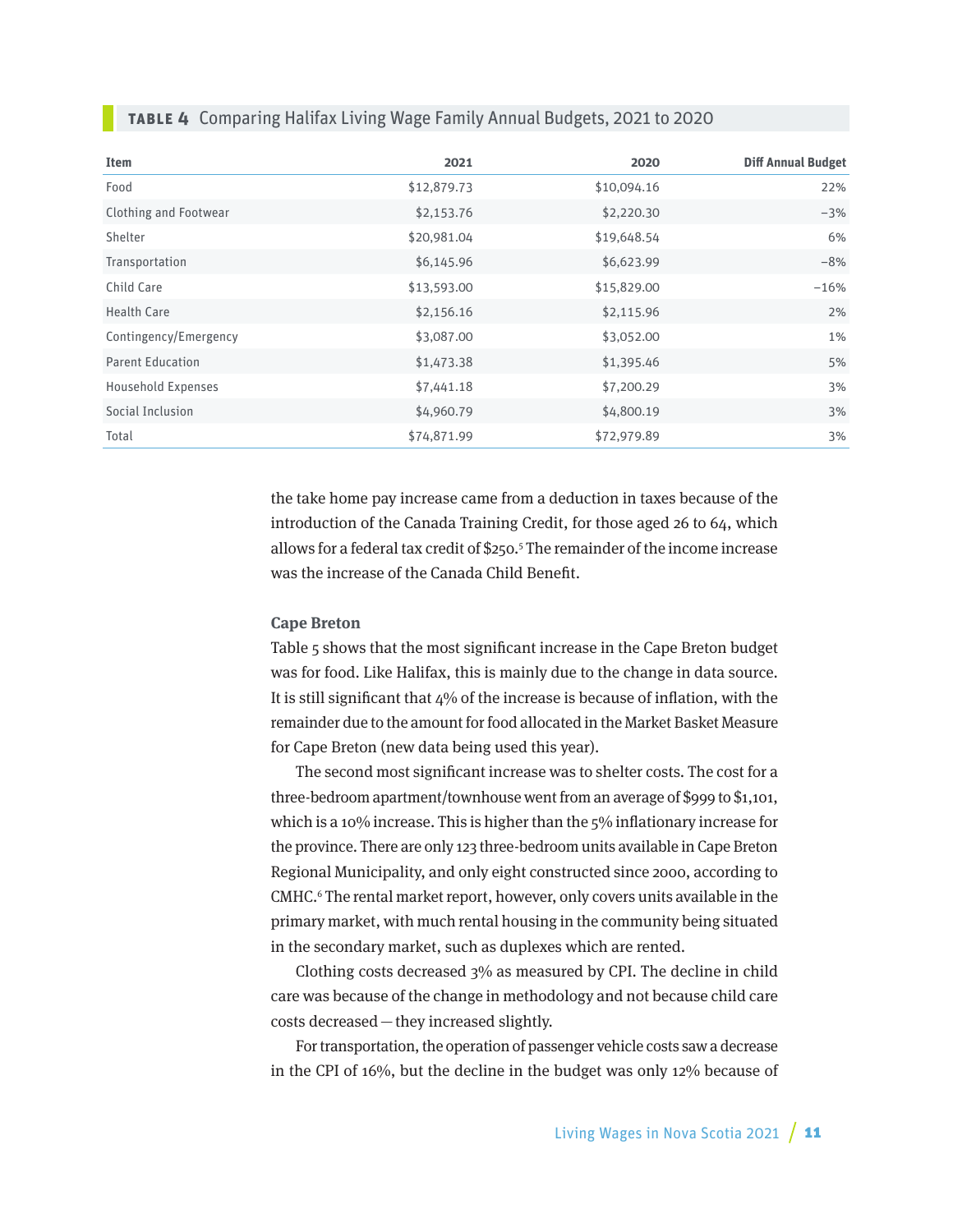| <b>Item</b>                  | 2021        | 2020        | <b>Difference</b> |
|------------------------------|-------------|-------------|-------------------|
| Food                         | \$12,610.60 | \$10,445.70 | 17%               |
| <b>Clothing and Footwear</b> | \$2,153.76  | \$2,220.30  | $-3%$             |
| Shelter                      | \$17,227.97 | \$15,528.54 | 10%               |
| Transportation               | \$5,415.96  | \$6,052.49  | $-12%$            |
| Child Care                   | \$12,034.00 | \$12,945.32 | $-8%$             |
| <b>Health Care</b>           | \$2,156.16  | \$2,115.96  | 2%                |
| Contingency/Emergency        | \$2,583.00  | \$2,471.00  | 4%                |
| <b>Parent Education</b>      | \$1,473.38  | \$1,395.46  | 5%                |
| <b>Household Expenses</b>    | \$7,322.28  | \$7,085.19  | 3%                |
| Social Inclusion             | \$4,881.52  | \$4,723.46  | 3%                |
| Total                        | \$67,858.63 | \$64,983.42 | 4%                |

### **TABLE 5** Comparing Cape Breton Living Wage Annual Family Budgets, 2021 to 2020

an increase in the other transportation costs included in the budget (public transit and taxi trips).

For Cape Breton, the total budget increased by 4% and the entire increase was covered by an increase in employment income. The amount of the increase needed meant that the income surpassed the eligibility for the GST credit and saw only a 1% increase in CCB, for an overall decrease of 1% in income transfers from government. This decrease cancelled out the small tax savings from the Canada Training Benefit because the increase in employment income meant an increase in premiums.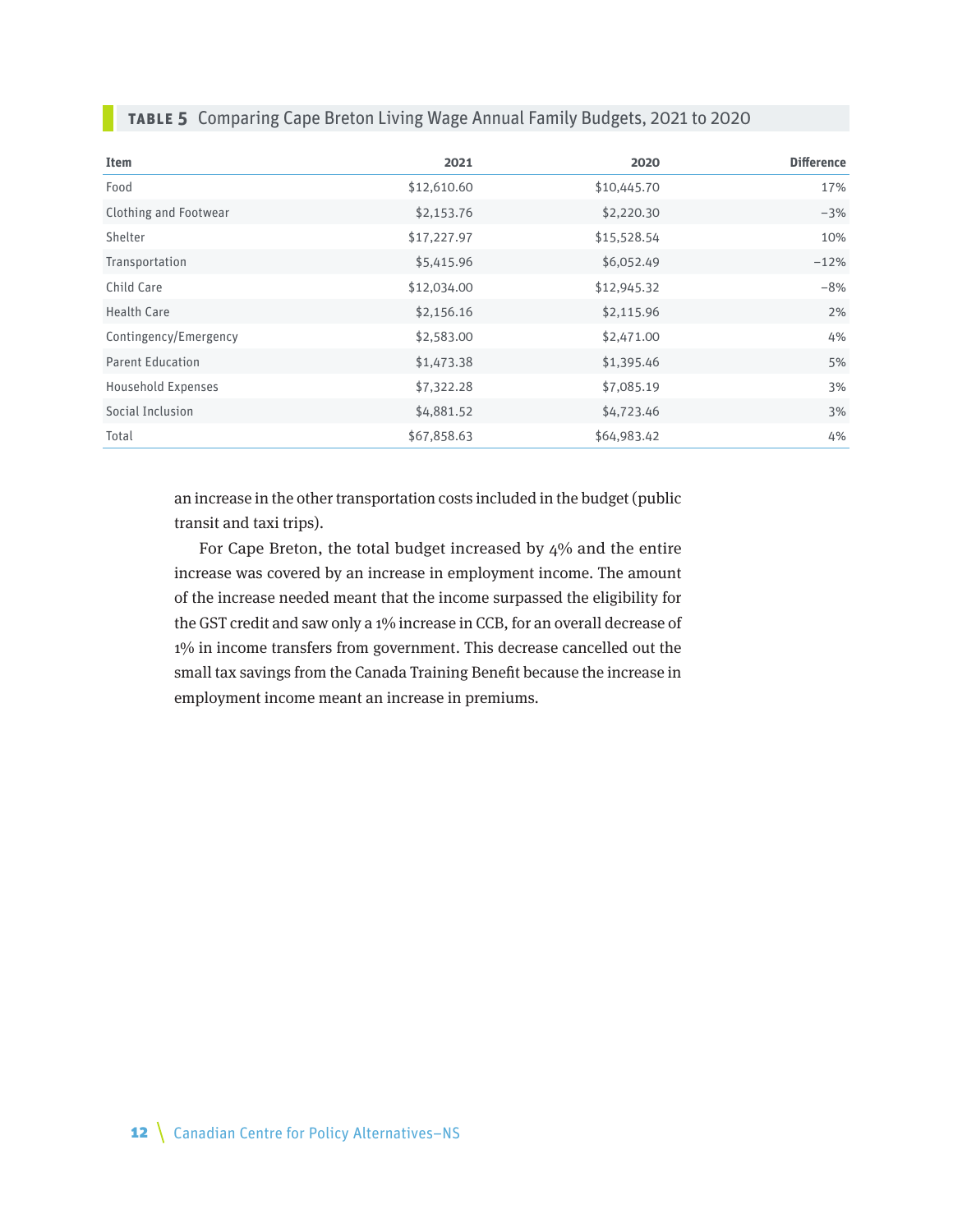# How is the Living Wage Calculated?

The living wage is calculated to show exactly how much a household must earn to cover all necessities and allow families to enjoy a decent quality of life. The wage is calculated such that the family should be able to avoid severe financial stress, support the healthy development of their children, and participate in the social, civic and cultural lives of their communities. Actual expenses are used to calculate the wage to reflect the rate of pay that families need to meet their basic needs given the costs, available government supports and services, and norms of a specific region.

The living wage is not the government-legislated minimum that employers must pay their workers.

A living wage is not a guaranteed annual income, which is a redistributive grant paid for via general tax revenue and most effectively administered and funded by the federal government.

The living wage is the hourly rate at which a household can meet its basic needs once government transfers are added to the family's income (such as federal and provincial child benefits) and deductions subtracted (such as income taxes and Employment Insurance premiums). For the full details on the living wage methodology and calculations see the calculation guide and the first Halifax living wage report published in 2015.7 The spreadsheet for the 2021 calculations is available as well.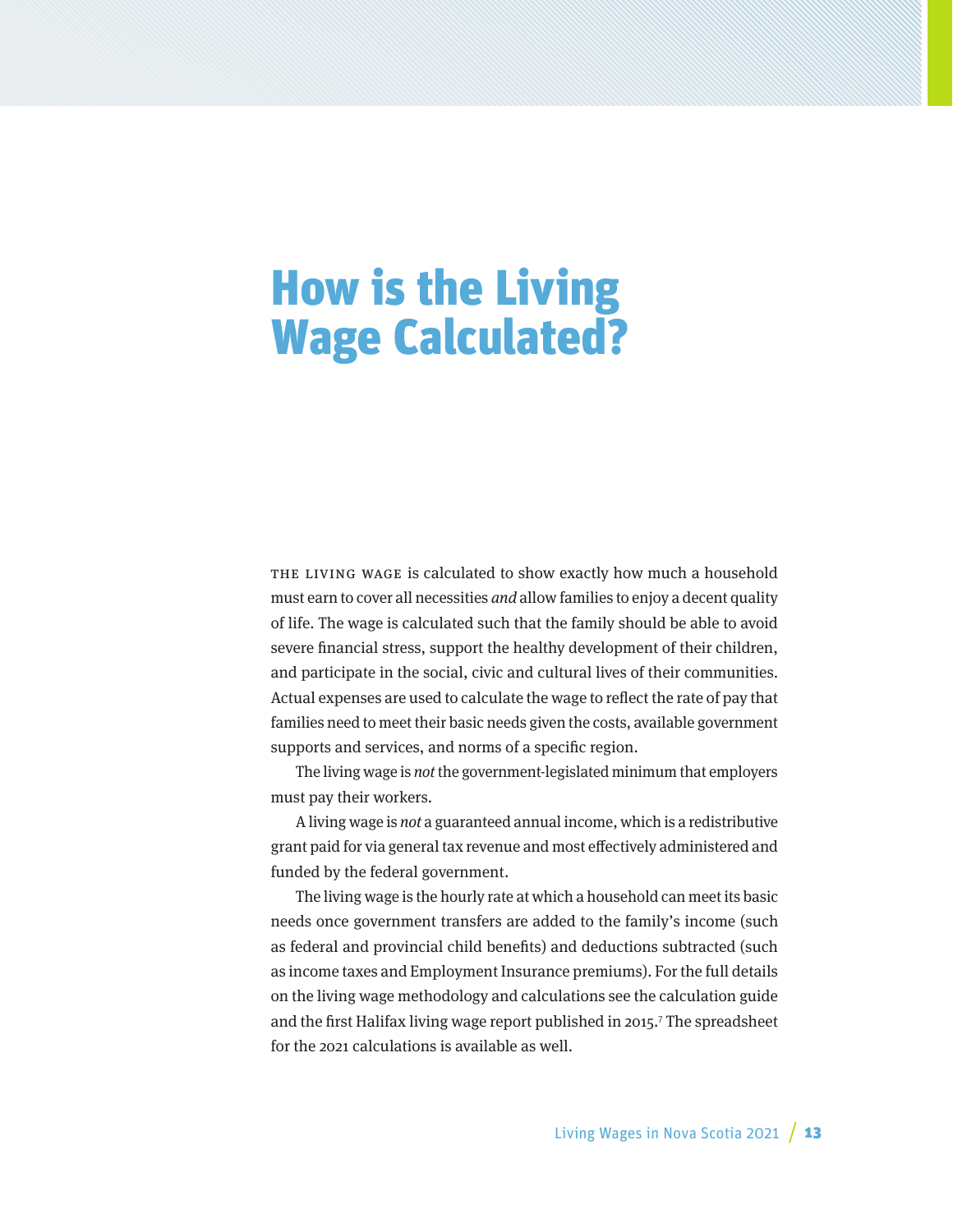The 2021 living wage follows the Canadian Living Wage Framework<sup>8</sup> and is based on a reference family of four with two parents working full-time (35 hours).9 While it uses a four-member family, two adults with two young children (aged 2 and 7), research shows that there are no significant differences in the hourly living wage rate needed to sufficiently meet the needs of a single adult or a lone parent with one child. This hourly rate would likely not be enough for some families, such as those with more children or younger children needing more expensive childcare or those with only one adult earner and more than one child. The living wage rate is calculated based on:

- Employers providing the statutory minimums for time-off. In Nova Scotia, employees are entitled to two weeks of paid vacation.
- The cost of government deductions (provincial and federal taxes, Employment Insurance premiums and Canada Pension Plan contributions) for the 2020 tax year.
- The value of government transfers, such as the Canada Child Benefit, are calculated for the year using the rates effective from July 2019 to July 2020.<sup>10</sup>

## **Living Wage Budget**

The living wage budget is a conservative estimate. It includes 11 expense categories as explained below. The budget does **not include**:

- Credit card or loan payments
- Savings for retirement
- Life insurance
- Home ownership costs such as property taxes, home maintenance and repairs.
- Costs associated with a child or adult family member who has disabilities or serious illness requiring care or adaptive supports.

The costs included in the budget reflect the 2020 calendar year. Many expenses are calculated drawing on local sources as well as the Market Basket Measure (MBM). The MBM is Canada's official poverty line. It has undergone a second comprehensive review and the numbers in the living wage calculations for 2021 use the updated (2018 based) MBM methodology and data (as did the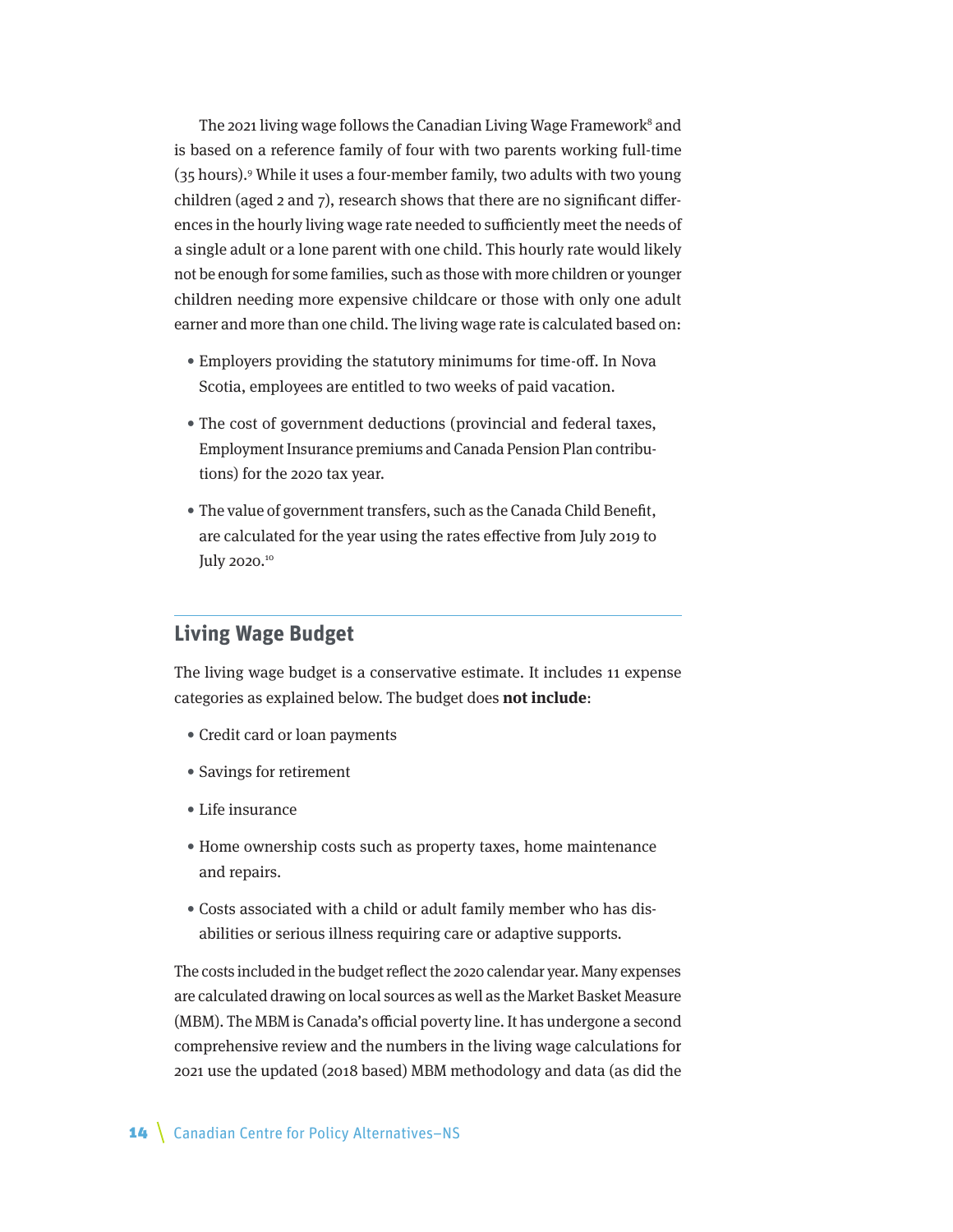2020 wage calculations).11 The MBM 2019 thresholds, adjusted for inflation to arrive at a 2020 amount,<sup>12</sup> are used to calculate food, clothing and footwear, and transportation for all communities. The MBM "other" category is "meant to represent the costs of goods and services other than food, shelter, transportation and clothing. The list of items that could be included in the other component is large and could depend on the structure, age, location or other circumstances of a family."13 We use the MBM "other" category to calculate household expenses and social inclusion for all communities.

#### **Food**

The MBM food costs is based on the 2019 National Nutritious Food Basket, which is consistent with the new Canada's Food Guide. It covers 38 cities across Canada for a slightly different family of four than the living wage family (the MBM children are 9 and 13). The MBM food budget does not consider special dietary needs, cultural or other food preferences or eating out.

#### **Clothing and Footwear**

Clothing and footwear costs are drawn from the MBM. The 2018-base MBM covers the cost of clothes and footwear for school, work and play.

#### **Shelter**

The shelter amount includes renting a 3-bedroom accommodation, the cost of basic tenant contents insurance, the cost of utilities and internet. The rent amount is based on median rents for three-bedroom apartments and three-bedroom row houses using data available from Canada Mortgage and Housing's survey on rental housing for October 2020.14 The regional rental rates represent the costs in the community with the highest calculated wage rate (see Appendix 1 for methodological details). For rural regions for which there are no CMHC annual rental surveys, the provincial pooled median rental rate for small centres (population between 2500-10,000) was used. The shelter amount also includes the cost of utilities (1100/kwh per month), assuming heat is electric and water is included in the rental cost. Also included is the cost of high-speed internet (50/10 Mbps or more, with unlimited data, and includes installation fees).

Rental data need to better reflect the reality of the market, both considering what is available, as well as ensure the data reflect what is included in the rent (i.e., CMHC's data collection doesn't specify whether utilities are included or not).15 The data are also inconsistently available outside of the Halifax Regional Municipality. There are very few communities that have median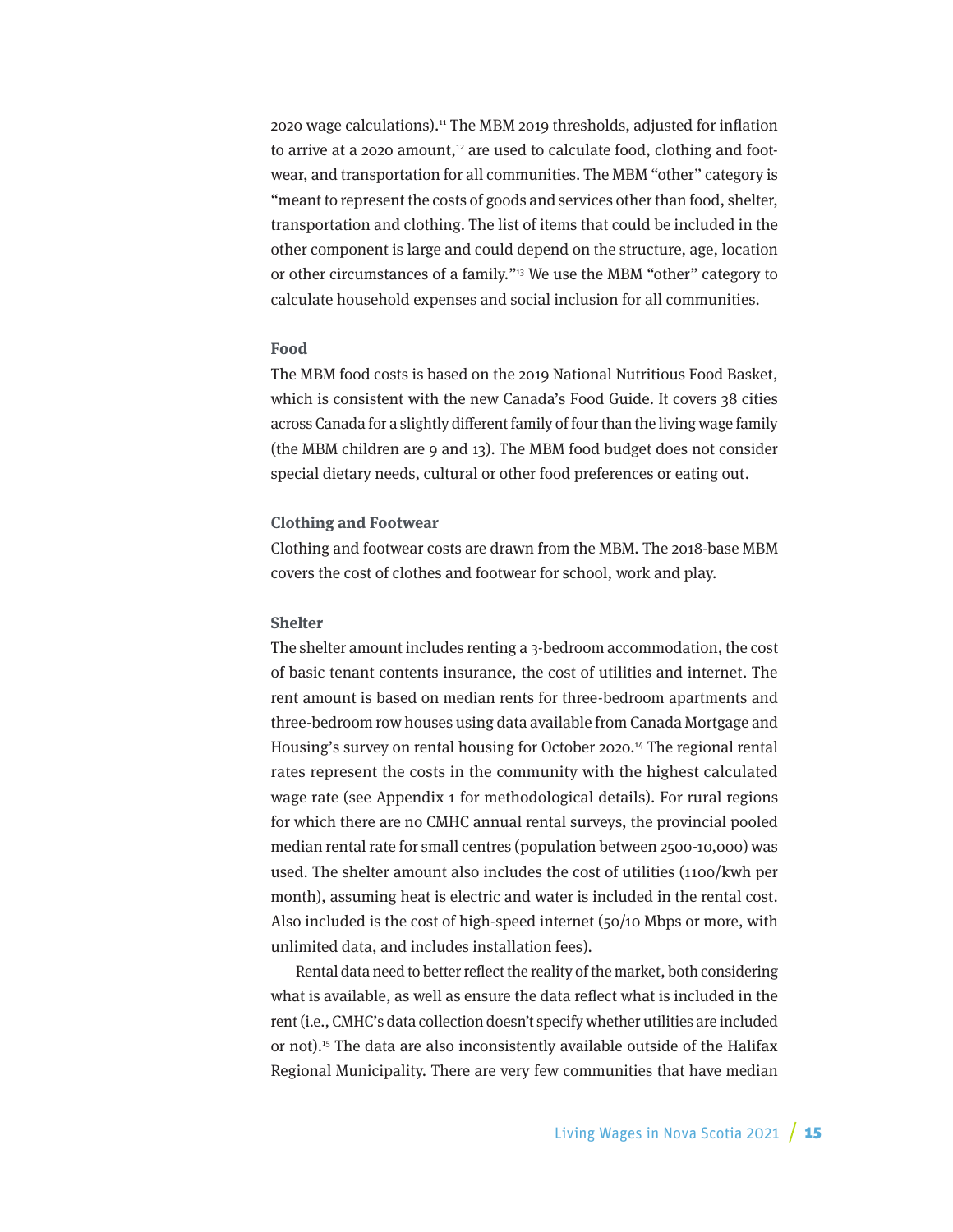rental rates available through CMHC's data portal, with communities with populations less than 10,000 having no annual rental market data collected on the part of CMHC. Using provincial pooled data as done for the Southern and Annapolis Valley regions, because of a lack of community data, does not sufficiently reflect the differences in rental rates in local areas.

#### **Transportation**

The transportation expense includes the cost of maintaining a second-hand car,<sup>16</sup> plus a monthly bus pass if available, and a modest budget for a limited number of taxi trips. With two parents working and two kids needing to get to child care and school, plus a parent taking community college classes, this realistic transportation budget enables the family to ensure timely travel daily, plus having quality time at home. For communities without bus service, additional taxi trips are included in the budget. It is reasonable to assume there would be instances aside from attending community college where one parent may have the vehicle and when transit may not be convenient for the parent (if it is available at all).

#### **Child Care**

This expense includes the cost of full-time, full year child care for the two-year old, before and after school care for the seven-year-old, as well as additional fees for when the older child would need full-time care, such as during the summer and winter breaks, on PD days, and non-statutory holidays. The rate for the toddler in Halifax is taken from the CCPA's annual report on child care fees, which reports the median toddler rate in 37 cities across Canada.17 Toddler fees for the other regions, as well as fees in all communities for the school-aged child, are from our independent cost survey.<sup>18</sup> The child care calculations also assume the parents use their vacation time to cover some of the seven-year-old's needs (for the toddler, child care centres require spots to be paid regardless of whether the child is there).

#### **Health Care**

The cost of a basic private health insurance plan is included in the budget. This is to cover health-related expenses such as dental care and prescription drugs, that are not covered by public medicare. The family still must pay deductibles and the remaining cost after insurance. This is a modest estimate for household health expenses and would not be adequate for families with large medical expenses, such as households where one or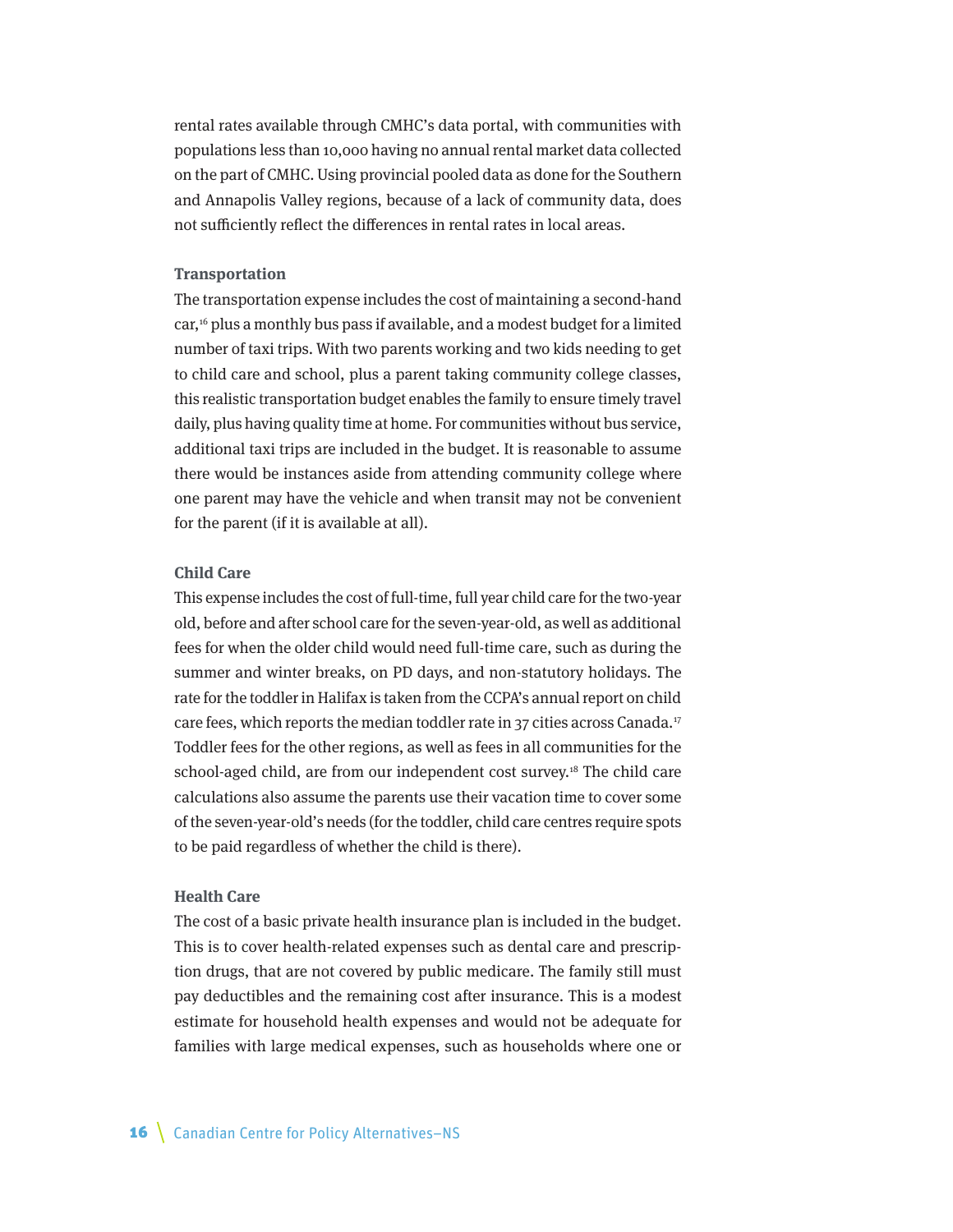more family member has a severe health condition or a disability requiring expensive equipment or medications.

#### **Contingency/Emergency**

A modest allowance for unforeseen circumstances is included in the family budget, equivalent to two weeks' pay per parent per year and is a very small percentage of the overall household budget. A small cushion for emergencies can make a big difference in averting further problems.

#### **Parent Education**

Part-time education for one parent at Nova Scotia Community College is in the budget. This covers two courses for the year, as well as a small textbook allowance, and student fees for a part-time student. The living wage framework recognizes that additional education and skills could assist low wage workers to find higher paying jobs.

#### **Household Expenses**

This is to cover necessary items including toiletries and personal care (e.g. toothbrush, toothpaste, deodorant, shampoo, menstrual products), furniture, small kitchen appliances or kitchen tools, household supplies (e.g. clingwrap, foil, cleaning supplies), bank fees and laundry costs. The MBM "other necessities" category now includes an explicit amount for cell phone service.19 This represents 60% of the MBM's "other" category.

#### **Social Inclusion**

The social inclusion category is meant to lessen stigma and allow family members to participate fully in the life of their community, whatever form that participation takes. The category includes expenses such as school supplies and fees, reading materials, minimal recreation and sports fees, art or music classes, child's birthday or holiday gifts, a small budget for entertainment (e.g., tickets for a movie, museum fees), restaurant meals, family daytrips or children's toys or games. This represents 40% of the MBM's "other" category.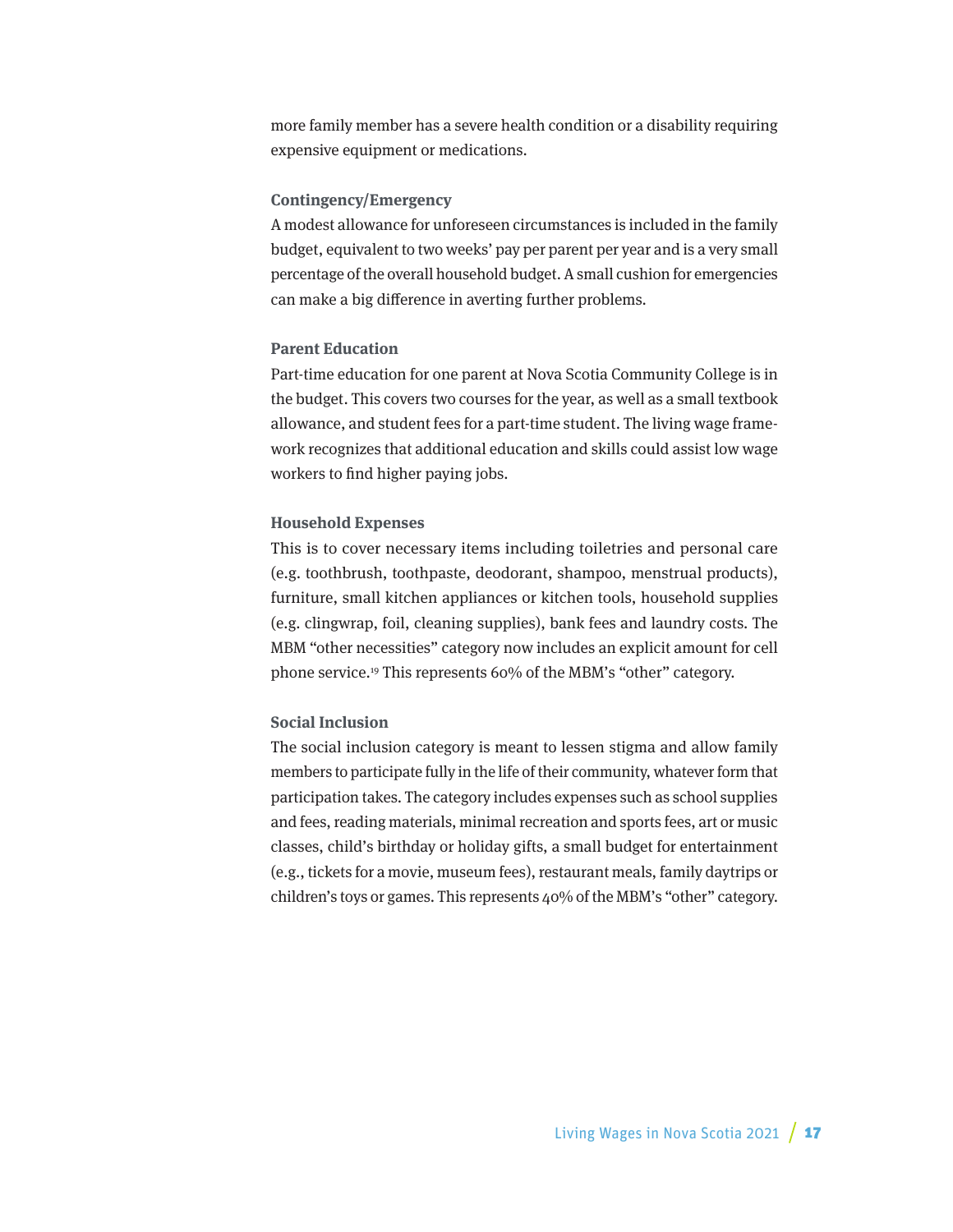# Benefits of a Living Wage

THERE IS MOUNTING evidence of the benefits of paying a living wage for employers, e.g., higher retention rates, fewer sick days, and better work quality.20 For workers, being paid a living wage is a form of preventative health care: a way to address the many health risks associated with low wages. People who work for low wages often struggle to pay for medication and medical supplies, and the small health insurance contained in the living wage budget will help a little. Costs not covered by medicare make it difficult to manage chronic conditions or recover from acute illness. Low wages are incredibly detrimental to mental well-being, and often exacerbate existing mental illnesses.<sup>21</sup> As food is not a fixed cost, it is often sacrificed to pay for shelter costs; higher quality, healthier food is often more expensive than high calorie foods. Food insecurity is also a detriment to good health.<sup>22</sup>

The living wage includes a social inclusion budget, essential to enable families to participate fully in communities; the stigma attached to struggling with a low income has a devastating impact, especially on children.

People with an adequate and reliable paycheque do not have to work multiple jobs to get by. They can spend more time with their families and communities, volunteering their time and contributing to the life of the places they call home.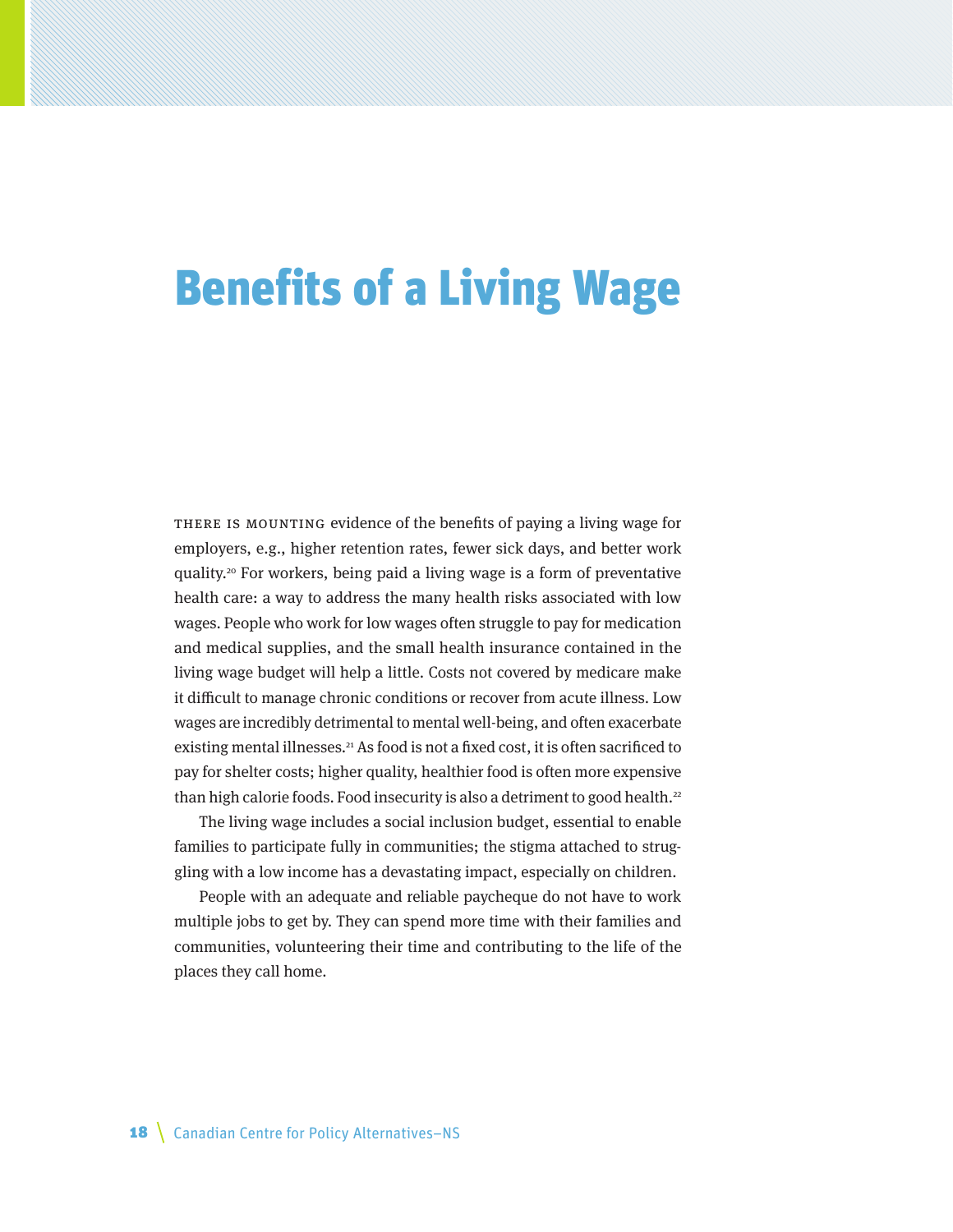## Role of Employers and Governments

FIRST AND FOREMOST, this report is a call for employers to pay a living wage.

In other provinces, the living wage movement has included voluntary certification programs for private and public employers who agree to pay the wage. This year we intend to support the development of a living wage employer certification program to be launched in 2022.

Certified living wage employers in the other provinces exist in all sectors and sizes—public, private and non-profit. Governments should pay their staff and contract workers a living wage. The impact of government as a direct employer, as well as the substantive procurement undertaken by government, could have a considerable impact.

In 2020, the Halifax Regional Municipal Council approved a policy to incorporate paying the CCPA-NS living wage rates into its supplier code of conduct when contracts are up for negotiation beginning in April 2021.<sup>23</sup> While this was a huge step forward for many workers in Halifax, many more workers are being left out, including those who are temporary or casual staff, or otherwise excluded.<sup>24</sup> Meanwhile, many other workers will only see an increase when their contracts open, which won't be for several years for some of them. Government budgets are impacted by the high costs of poverty whether by productivity lost or by the pressures on its budget to help people manage to live on a low-income. Governments should not be contributing to the problem by paying poverty wages. $25$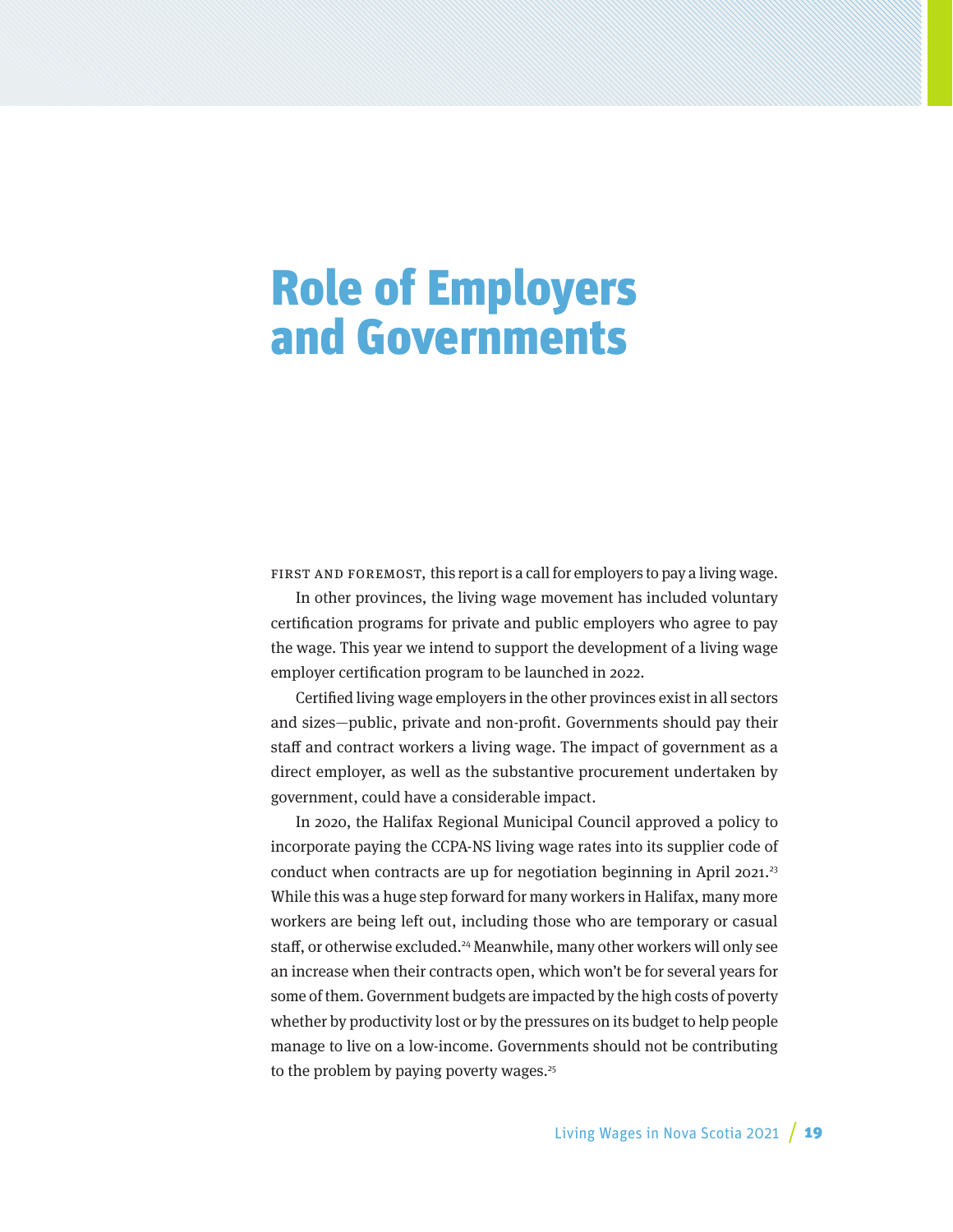The challenges facing low wage workers go beyond their wage rate. Efforts need to be made to address the cost side of the equation as well. Many of these costs are best addressed through social programs and government investments, and policy changes that would better support work/life balance. As the living wage calculation shows, government policies and programs have a direct impact on our standard of living, including by providing income supports.

Employers must also recognize that the more generous government programs, services, and income transfers are, the less employment income workers need to cover their costs. Employers should play a proactive role advocating for improvements in universal services and programs, and investments in public infrastructure.

### **Strengthen Employment Standards**

During this pandemic, the lack of health and safety protection for workers in low-waged jobs providing critical services to our community tells us our government does not do enough to support them and that these workers deserve more protections. At minimum, workers deserve 10 paid sick days.26 Workers also deserve more paid time off, more coverage for statutory holidays and an additional paid week of vacation, which could also help reduce child care costs for families with school-aged children.<sup>27</sup> These workers take the brunt of the rising influence of corporations and business organizations in politics, alongside the declining power of labour unions.

## **Raise the Minimum Wage**

What does it say about the current minimum wage when even the lowest living wage is far above it?

Providing workers with the Community Emergency Response Benefit (CERB) was a critically important pandemic response by the federal government. There are lessons to be learned from this benefit; it was needed to fill the gaps in existing services and programs like Employment Insurance. The minimum level of support provided is also instructive; \$2000 per month works out to approximately \$15 hour (gross) working 40 hours per week. The minimum wage should be raised to at least \$15.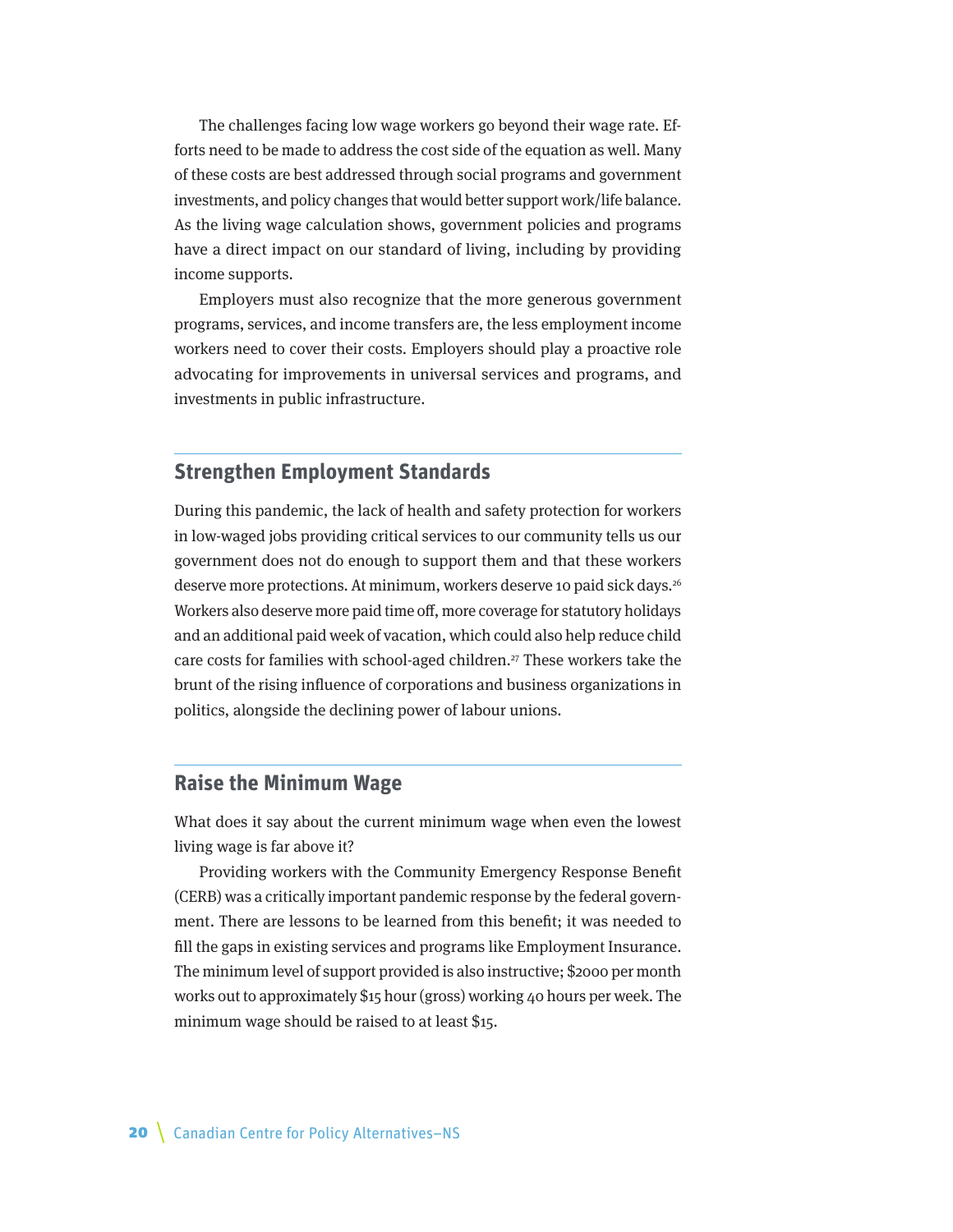### **Government Taxes, Transfers and Tax Credits**

Expanding universal public services funded by a robust, progressive tax system would alleviate some of the pressure on this family. We should be shifting away from regressive forms of taxation (including consumption taxes, government user fees, and property taxes) and towards a more progressive income taxation system. This is the first time since we have been calculating the living wage that there was the introduction of a tax credit specifically for working adults — the Canada Training Benefit.<sup>28</sup>

The living wage calculations show that the more generous government transfers, the lower the private wage needed to cover costs. For example, in 2018 the Halifax wage went down because of the increase in the Canada Child Benefit, which was the case for most living wage rates across the country.

The thresholds before transfers are clawed back or for eligibility for subsidies or tax credits vary widely, but are not generous. None of the households earning a living wage across the province qualify for most of the tax credits because the households' incomes needed to afford the budget. The reference family's adjusted net living wage income for all regions (which range from \$53,977 to \$67,042) is too high to qualify for the Nova Scotia Affordable Living Tax Credit and the Nova Scotia Child Benefit.<sup>29</sup> While all the households qualify for the Canada Child Benefit (CCB), to receive the full Canada Child Benefit, the adjusted net family income would need to be \$31,711 or less, which means none receive the full benefit if they earn the living wage. None of the households earning a living wage qualify for the GST credit or the Canada Worker Benefit.<sup>30</sup>

The tax transfer system must be improved and made more sensitive to the benefit cliff where small increases in earning result in sudden, drastic reductions in public benefits. The living wage calculations should be used to determine the level of income benefits, thresholds and clawback provisions that would support families to be lifted out of poverty and the stress that accompanies it.

## **Early Learning and Child Care: Subsidies Do Not Create Spaces**

As it stands all the living wage families' adjusted household income would qualify them for the child care subsidy program. The maximum subsidy is available for families with adjusted household income of \$35,000 and completely phases out at \$70,000, which means it would be quite a small subsidy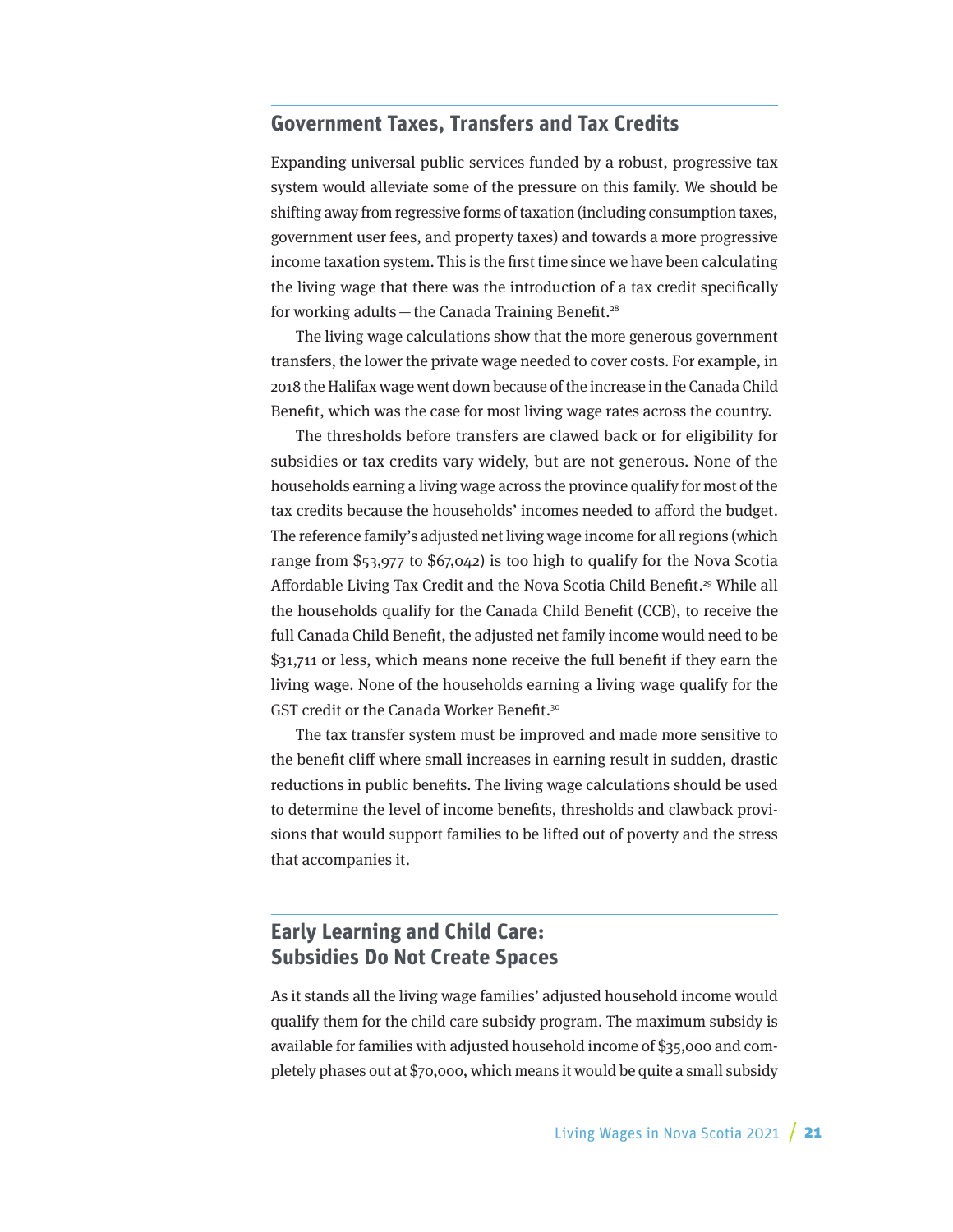for families in the regions that need the highest living wage incomes.<sup>31</sup> For all the families, the wait list for licensed child care means that we cannot be sure that they would access this subsidy and therefore it is not included in the calculations. The seven-year-old's child care expenses would not qualify for a subsidy unless the family arranged for before- and after-school care at a licensed child care facility, where fees are much higher than the Halifax Regional Education Centre's EXCEL program (and similar programs across the province) or unlicensed before/after school program, which may still mean they pay almost as much even with the subsidy. Subsidies are not a substitute for more spaces that are affordable and accessible to families across the province. It is imperative that child care be made more affordable and accessible by funding an Early Learning and Child Care system<sup>32</sup> that reflects the reality of parents' actual work schedules and the need for seamless year around care for all children under age 12. Should the Nova Scotia government move forward to cut child care fees by 50% with a goal to providing child care at an average of \$10 a day, this would have the impact of lowering the living wage quite substantively. The bilateral agreement with the federal government will undoubtedly make a big difference for families.<sup>33</sup>

### **Expand Public Services**

Aside from child care, the other top four highest cost items in all the living wage families' budgets are housing, food, and transportation and can be addressed by government policy.

- Fund more accessible, affordable public transportation within communities and between communities.
- Build more affordable housing through the public and community (non-profit and co-operative) housing sectors, introduce permanent rent control, and implement a plan with targets to eliminate homelessness and core housing need.34
- Invest to support local, sustainable, affordable food production and distribution.
- Expand public health care to include universal pharmacare, dental care and mental health supports.
- Invest with a goal to make post-secondary education, both university and college, free. While governments work toward that goal, it is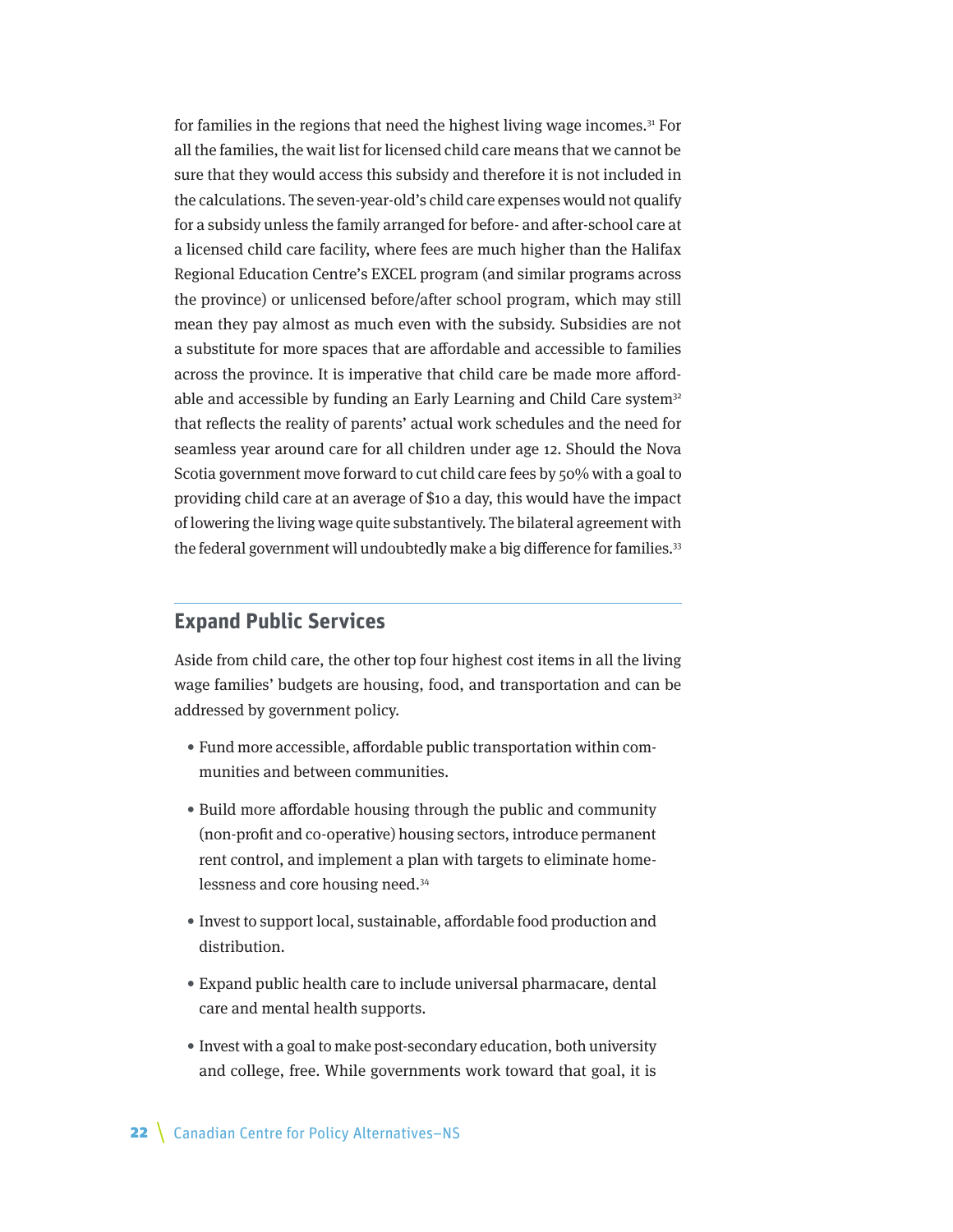important that they reduce tuition, and make it possible for more people to upgrade their skills and education without having to take on a huge debt load. More part-time college options should be available to support workers who want to remain in the workforce.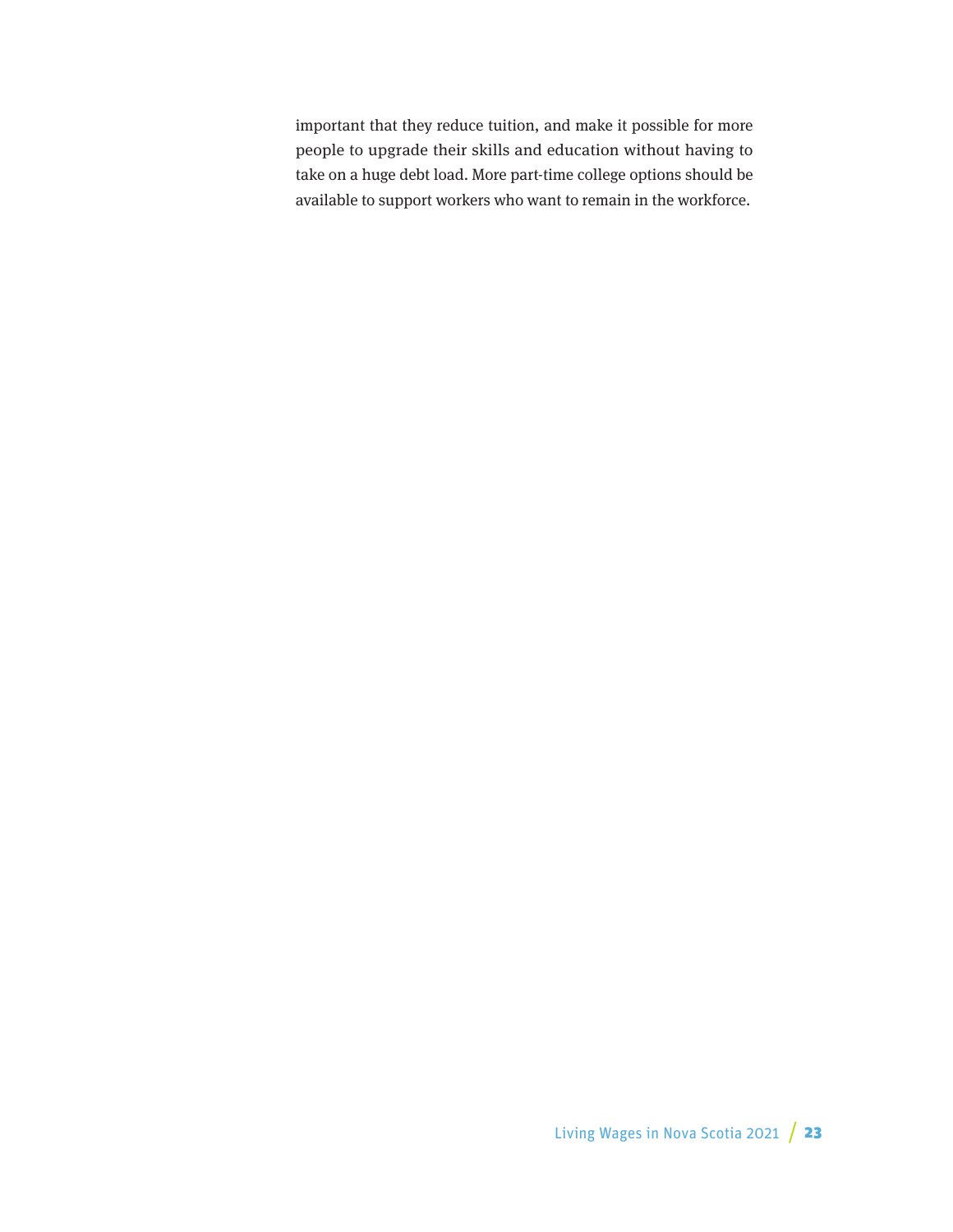## Conclusion

The living wage is one tool to help low wage workers bridge the gap between income and costs. Calculating the living wage shines a spotlight on what needs to be done to support families, and more broadly low wage workers, to help everyone attain a good quality of life.

Calling for employers to pay a living wage voluntarily is not a substitute for a needed, substantive increase to the minimum wage, for proactive enforcement of stronger labour standards, and public investment in quality public services including universal child care, an extension of public health care, more affordable housing in our communities, and in the expansion of affordable, accessible public transit.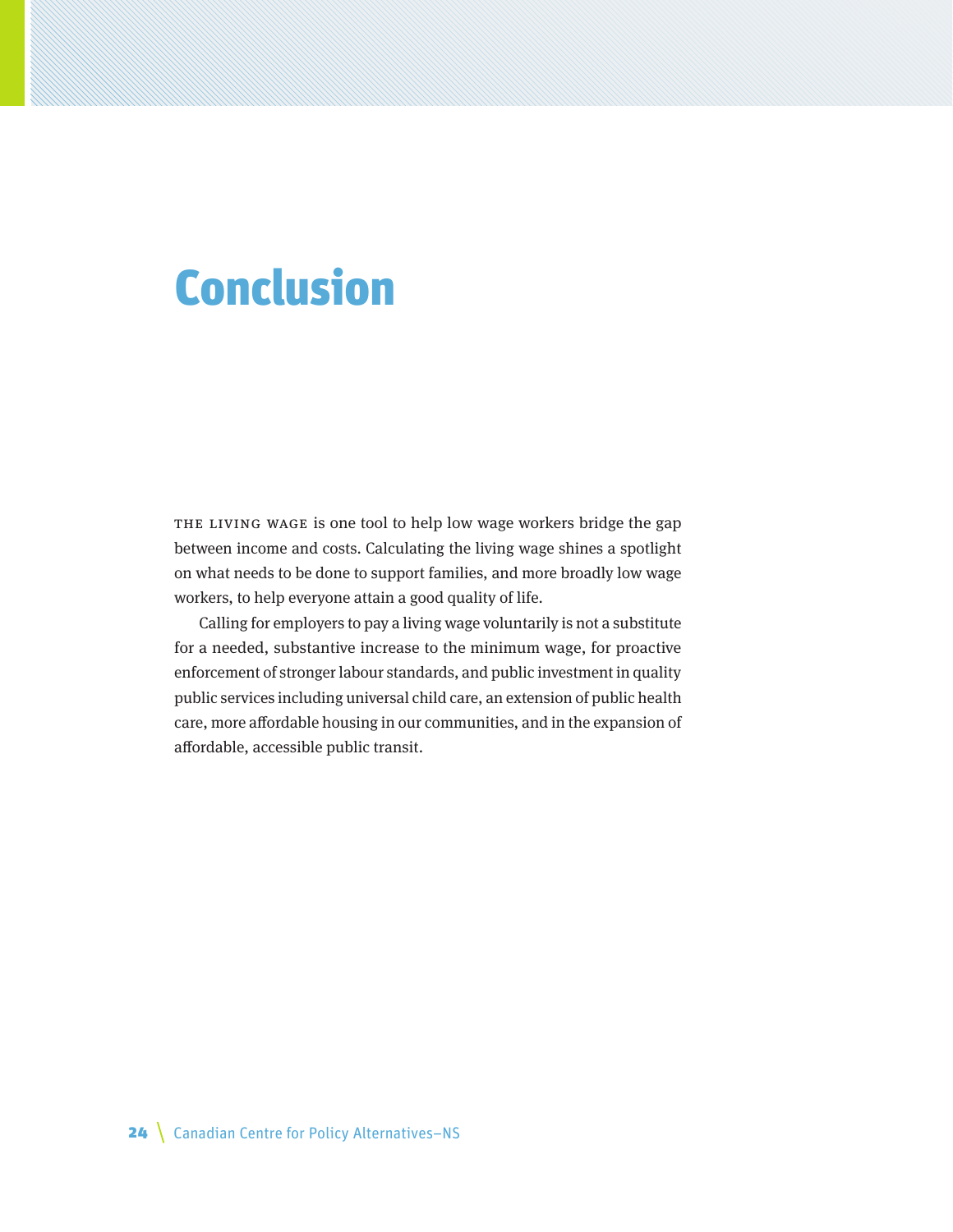# Appendix A

A Note on Methodological and Data Changes to the Living Wage Calculation

IT IS CRITICAL to test the living wage methodology and make changes to ensure it is accurate, credible and reflective of the reality for families in their specific community. The spreadsheets showing how these wages were calculated are available for viewing along with this report. This is a summary of changes made to the way the living wage is calculated this year.

## **Regional Rates**

The living wage is to be designed to ensure that the wage rate is high enough to cover the costs and reality of the diversity of households. Following this principle, the regional rental rates represent the costs in the community with the highest calculated wage rate. To determine the highest wage rate, several communities in each of the three new regions were tested. The regions are divided by the Statistics Canada's economic regions, which are used to provide labour market information across the province.<sup>35</sup> The only difference is that our Northern is called North Shore by Statistics Canada.

- Annapolis valley (Annapolis, Kings, and Hants counties)
- Cape Breton (counties of Cape Breton, Inverness, Richmond and Victoria)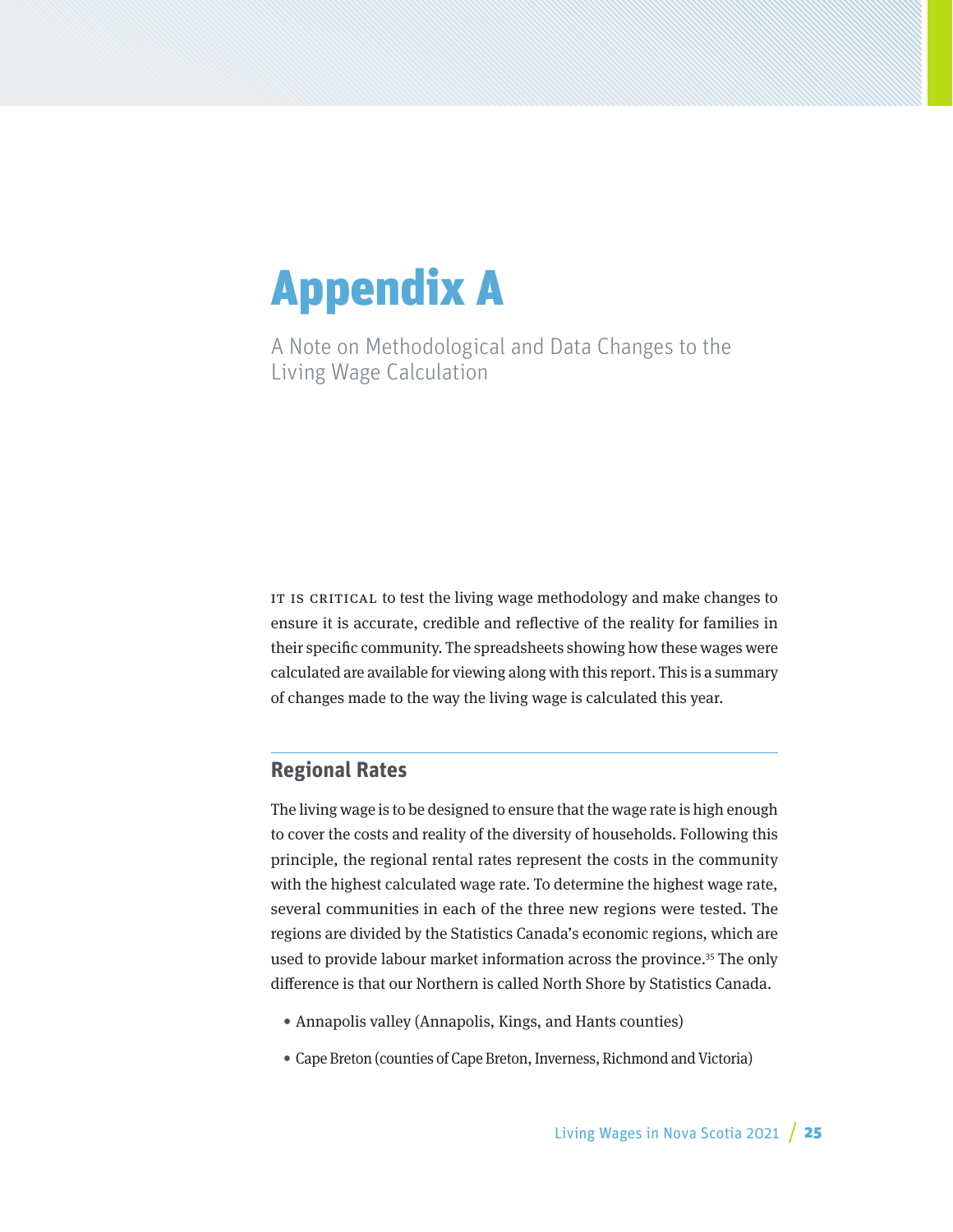- Halifax (Halifax County)
- Northern (Antigonish, Colchester, Cumberland, Guysborough, and Pictou counties)
- Southern (Digby, Lunenburg, Queens, Shelburne, and Yarmouth counties)

## **Calculating the Cost-of-living Increases**

Some of the major cost items are drawn from the MBM (food, clothing, transportation, social inclusion and household expenses). The most recent MBM thresholds are for 2019 and thus they need to be adjusted using the Canada Price Index. Normally, we would use year over year changes, i.e. adjust the MBM 2019 to reflect 2020 costs. This year the 2019 costs were adjusted using the average CPI change for the first six months of 2021. 2020 saw several uncharacteristic and temporary declines in the prices of certain items. Since then, prices have rebounded and, in many cases, have increased rapidly. To remove the temporary pandemic effects, the 2021 Living Wage Calculation Spreadsheet adjusts family expenses using CPI for the first half of 2021 (Jan – June) instead of CPI for 2020. This more accurately reflects the costs that families are facing. Given the fluctuations in prices in 2020, this average better reflects prices.

#### **Food**

The most significant change is the use of different data for the food amount. As with most provinces, the Nova Scotia calculations had used local data for food calculations. The Participatory Food Costing Project in Nova Scotia at Mount Saint Vincent University used a community-based research method to collect data on the costs for food across the province.<sup>36</sup> Since 2002, this project had adapted the National Nutritious Food Basket to conduct a survey of food costs every two years for specific ages and sexes. The last data available, however, are for 2015 because there has not been a renewed commitment from the provincial government to fund this invaluable work. Therefore, the MBM food data are used.

#### **Child Care**

The toddler fees reflect median costs. The costs of the 7-year-old reflect the lowest cost child care option for the child care costs for after-school, profes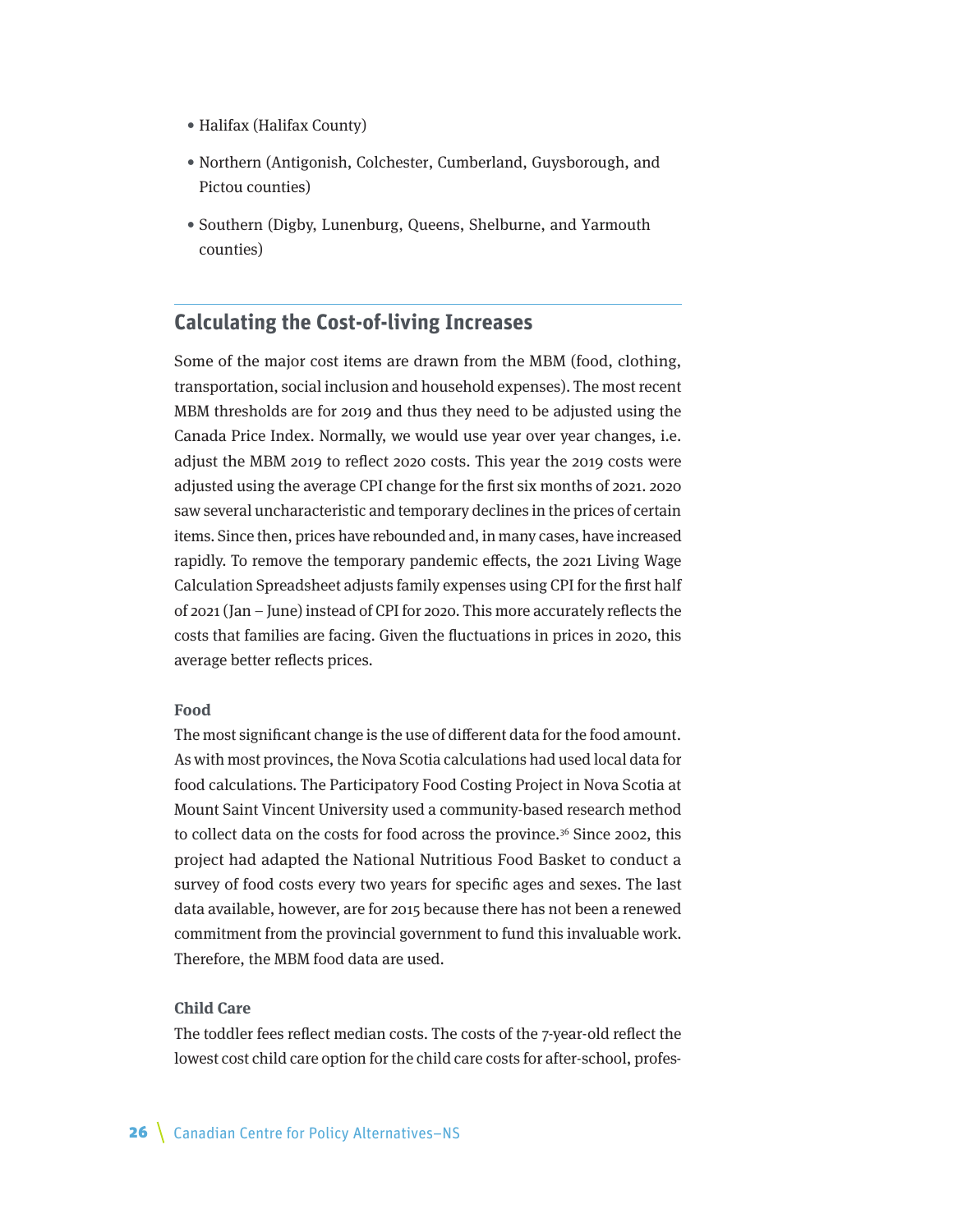sional development days, and weekly breaks (March and Summer). There are increasingly low-cost care options available via education centres and community recreation centres.

#### **Internet**

While there has been an increase in lower cost providers of internet services in Nova Scotia, some are not widely available in more rural communities. In addition, some of these lower cost providers do not provide high speed options. In recognition of the necessity of a quality, high-speed, accessible options, we no longer factor into the average cost the lower costs options that do not offer speeds of 50/10Mbps. In some cases that means there is only one provider available.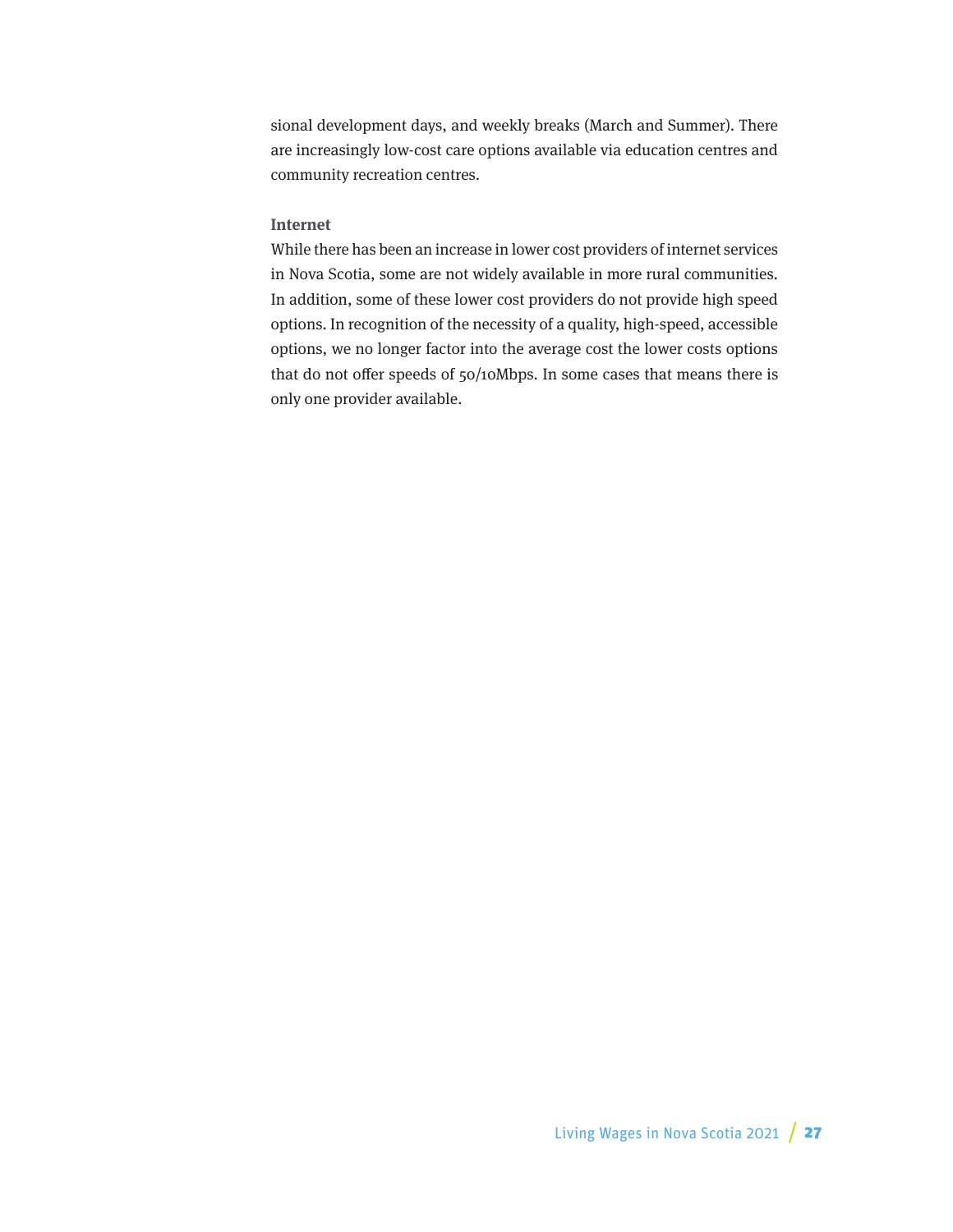## Notes

**1** Macdonald, D.Tipping point: pandemic forced restaurant and bar workers into better paying jobs, The Monitor Mag, (October 2021). https://monitormag.ca/articles/tipping-point-pandemicforced-restaurant-and-bar-workers-into-better-paying-jobs-2

**2** Statistics Canada, 2016 Economic Regions. https://www23.statcan.gc.ca/imdb/p3VD.pl?Func tion=getVD&TVD=318020&CVD=318024&CPV=1209&CST=01012016&CLV=4&MLV=5

**3** Canada Mortgage and Housing Corporation (CMHC), Housing Information Portal. https:// www03.cmhc-schl.gc.ca/hmip-pimh/en#TableMapChart/0580/3/Halifax

**4** Macdonald, D., & Friendly, M., (2021). COVID-19's impact on Canada's precarious child care sector. (Ottawa: CCPA). https://www.policyalternatives.ca/TheAlarm

**5** Canada Revenue Agency, Canada Training Credit. https://www.canada.ca/en/revenue-agency/ services/child-family-benefits/canada-training-credit.html

**6** Canada Mortgage and Housing Corporation (CMHC), Housing Information Portal. https:// www03.cmhc-schl.gc.ca/hmip-pimh/en#3%20Bedroom%20+

**7** Johnston, M-D., and Saulnier, C. (2015). Working for a living, not living for work: the Halifax Living Wage 2015. (Halifax: CCPA-NS). https://www.policyalternatives.ca/publications/reports/ working-living-not-living-work

**8** Living Wage Canada, Canadian Living Wage Framework: A National Methodology For Calculating The Living Wage In Your Community, http://livingwagecanada.ca/index.php/download\_file/ view/113/171. Any methodological and data changes for the 2020 wage calculations are noted in Appendix 1: A Note on Methodological Changes to the Living Wage Calculation.

**9** 35 hours is chosen as way to answer to the goal of ensuring that people have time for life outside of work.

**10** The spreadsheet shows the formulas for calculating taxes, transfers, and credits. Note that we did not include any temporary, one-time payments made in 2020. For a step-by-step explanation of how the wage is calculated, see the calculation guide CCPA-NS published when we first published the living wage calculations, available here: https://www.policyalternatives.ca/publications/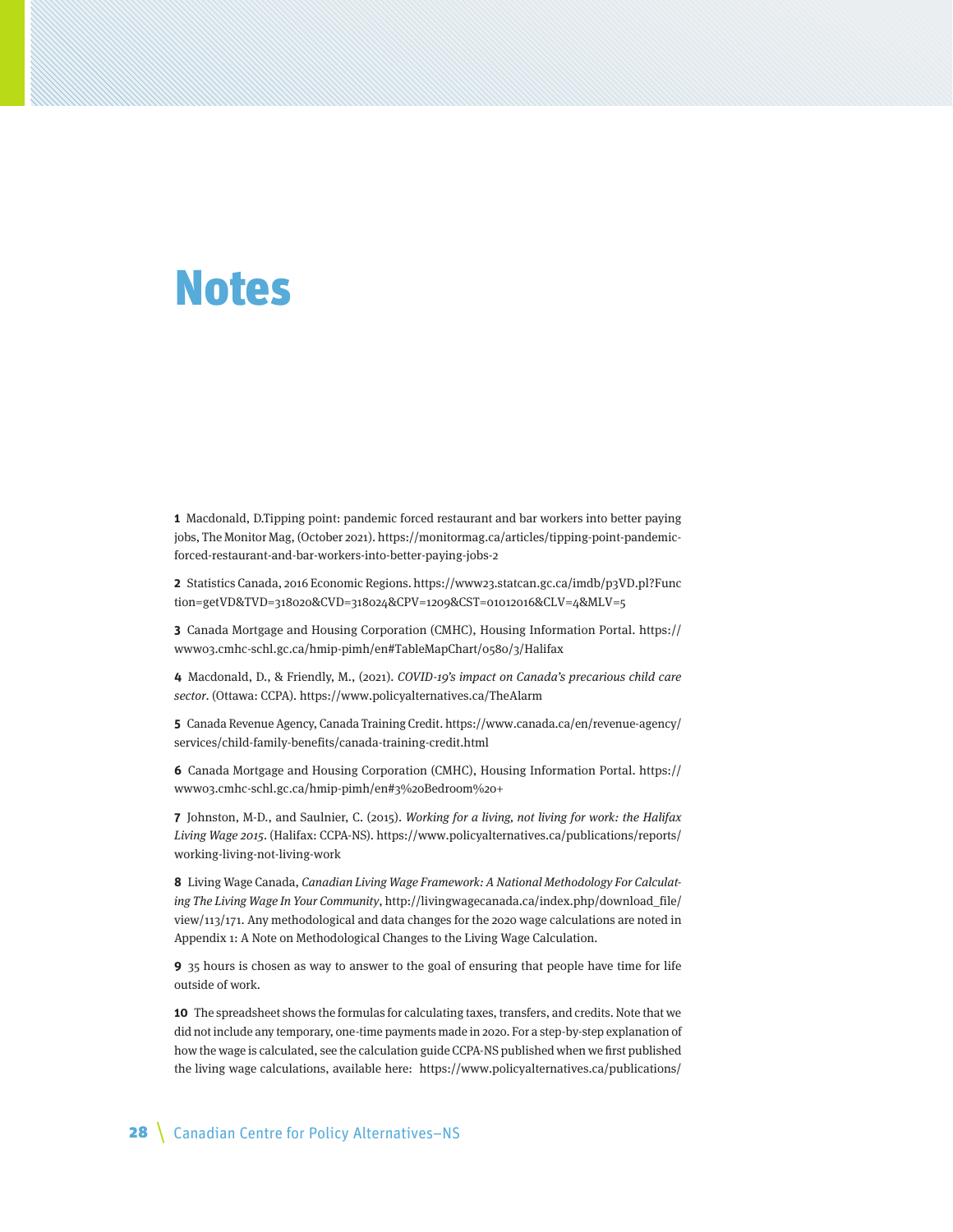reports/working-living-not-living-work For an up-to-date guide, see the one published by the CCPA-BC (we follow their method very closely). www.policyalternatives.ca/livingwage2021

**11** Djidel, S., Gustajtis, B., Heisz, A., Lam, K., Marchand, I. and McDermott, S. (2020). Report on the second comprehensive review of the Market Basket Measure. (Ottawa: Statistics Canada). https://www150.statcan.gc.ca/n1/pub/75f0002m/75f0002m2020002-eng.pdf

**12** The Canadian Price Index average for the first six months of 2021 is used for inflationary adjustment in this year's calculations where applicable, instead of using the 2020 CPI. 2020 saw several uncharacteristic and temporary declines in the prices of certain items. Since then, prices have rebounded and, in many cases, have increased rapidly. To remove the temporary pandemic effects, the 2021 Living Wage Calculation Spreadsheet adjusts family expenses using CPI for the first half of 2021 (Jan – June) instead of CPI for 2020. This more accurately reflects the costs that families are facing. Given the fluctuations in prices in 2020, this average better reflects prices.

**13** Djidel et al., (2020). OPCIT, p. 11.

**14** Canada Mortgage and Housing Corporation (CMHC), Housing Market Information Portal. https://www03.cmhc-schl.gc.ca/hmip-pimh/en#Profile/1/1/Canada

**15** Leviten-Reid, C., Horel, B., Matthew, R., Deveaux, F. and Vassallo, P. (2019). Strong foundations: Building community through improved rental housing data. Journal of Rural and Community Development, 14(3), 73-86.

**16** The MBM (2018-base) amount for transportation for communities under 30,000 is used for all communities in each province. This amount provides for the purchase of an eight-year-old compact car along with 1,200 litres of gas per year. It also includes the cost of 36-month financing term at a rate corresponding to the published consumer loan rate, as well as the costs of insurance, maintenance, registration and driver's license renewals

**17** Saulnier, C., Findlay, T. (2021). Open letter: Recommendations for Building an Early Learning and Child Care System in Nova Scotia. (Halifax: CCPA-NS).https://www.policyalternatives.ca/ publications/commentary/open-letter-recommendations-building-early-learning-and-childcare-system

**18** For all communities except Halifax, 3-5 child care providers were contacted to gather cost data.

**19** It includes the cost based on average provincial expenditure on cell phones for the second decile in the Survey of Household Spending (1999). DJidel, et al., (2020). OPCIT, p. 20.

**20** See "Living Wage for Families Campaign", How living wages benefit employers http://www. livingwagecanada.ca/files/1613/8443/7402/Employer-benefit-fact-sheet.pdf

**21** Johnston, M-D., and Saulnier, C. (2015). OPCIT.

**22** Household Food Insecurity in Canada. (PROOF, Food Insecurity Policy Research). https:// proof.utoronto.ca/food-insecurity/

**23** Halifax, Appendix C – Supplier Code Of Conduct, April 1, 2021 https://www.halifax.ca/sites/default/ files/documents/business/doing-business-halifax/Supplier\_Code\_of\_Conduct\_Appendix\_C.pdf

**24** Nova Scotia Union of Public and Private Employees (2021) Press Release: NSUPE Local 22 calls on HRM Council to address Living Wage exclusions. (NSUPE), https://nsupe.ca/openletter-living-wage-exclusions/

**25** Saulnier, C. (2020). One Step forward for Halifax workers? https://monitormag.ca/articles/ one-step-forward-for-low-waged-workers-in-halifax/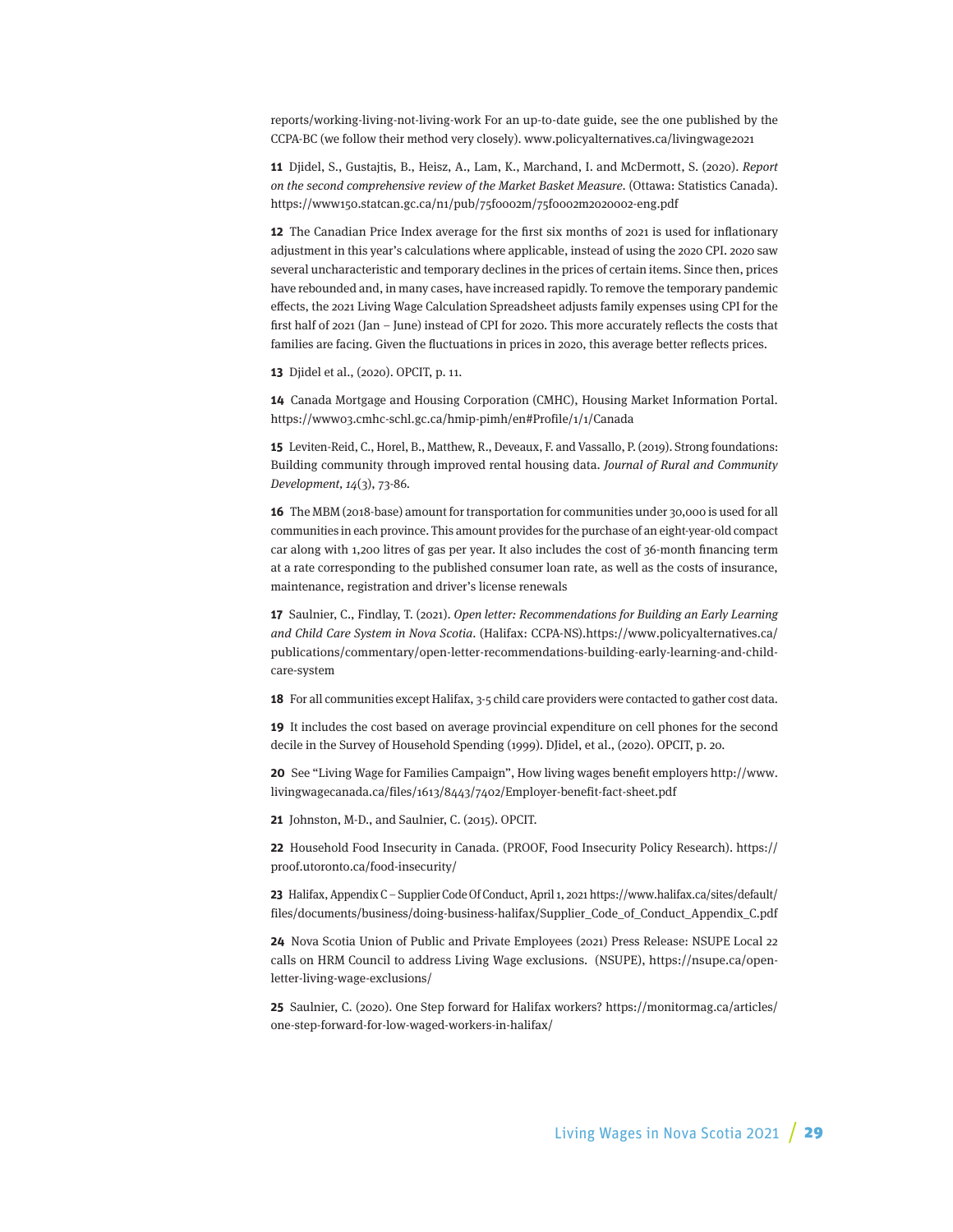**26** Casey, R., Brickner, R., Carlson, J., Rudrum, S., & Munroe, J. (2021). No Nova Scotian Should Have to Work Sick. (Halifax: CCPA-NS). https://www.policyalternatives.ca/publications/reports/ no-nova-scotian-should-have-work-sick

**27** Casey, R. (2019). A Rising Tide to Lift All Boats. (Halifax: CCPA-NS). https://www.policyalternatives. ca/publications/reports/rising-tide-lift-all-boats

**28** You can claim the CTC for eligible tuition and other fees paid to an eligible educational institution in Canada for courses you took in 2020. See https://www.canada.ca/en/revenue-agency/ services/tax/individuals/topics/about-your-tax-return/tax-return/completing-a-tax-return/ deductions-credits-expenses/line-45350-canada-training-credit.html

**29** To qualify for the NS Child Benefit your adjusted family net income must be under \$34,000 and under \$30,000 for the NS Affordable Living Tax credit. These benefits are also small. The NSALTC provides \$255 for an individual or couple per year plus \$60 per child. The NSCB provides \$77.08 for the first child and \$68.75 for the second child per month. See https://www.canada. ca/en/revenue-agency/services/child-family-benefits/provincial-territorial-programs/provincenova-scotia.html#nscb

**30** The GST tax credit begins to phase out at a family net income of \$37,789. The Canada Child Benefit (CCB) begins to phase out at \$31,711 for family net income with a further phase out at \$68,708. The Canada Worker Benefit phases out entirely at \$36,483. To claim the medical insurance as part of the budget allocation, the family income needs to be under \$27, 639. See https://www. canada.ca/en/revenue-agency/programs/about-canada-revenue-agency-cra/federal-governmentbudgets/budget-2021-recovery-plan-for-jobs-growth-resilience/canada-workers-benefit-qa.html

**31** Department of Education and Early Childhood Development, Child Care subsidy-income eligibility (Government of Nova Scotia, 2018). https://www.ednet.ns.ca/earlyyears/families/ incomeeligibility.shtml

**32** Saulnier, C., Findlay, T. (2021). Open letter: Recommendations for Building an Early Learning and Child Care System in Nova Scotia. (Halifax: CCPA-NS). https://www.policyalternatives.ca/ publications/commentary/open-letter-recommendations-building-early-learning-and-childcare-system.

**33** The subsidy is for licensed child care only and is paid directly to the facilities. See https:// www.ednet.ns.ca/earlyyears/families/incomeeligibility.shtml

**34** The Housing for All Working Group (2021). Keys To A Housing Secure Future For All Nova Scotians. (Halifax: CCPA-NS). https://www.policyalternatives.ca/publications/reports/keyshousing-secure-future-all-nova-scotians-0

**35** Statistics Canada, 2016 Economic Regions, OPCIT

**36** The Nova Scotia Participatory Food Costing Project, Can Nova Scotians Afford to Eat Healthy? Report on 2015 Participatory Food Costing. FoodARC (Halifax: Mount Saint Vincent University, 2017) https://foodarc.ca/wp-content/uploads/2017/03/2016\_report\_Executive\_summary\_LR\_SPREADS.pdf